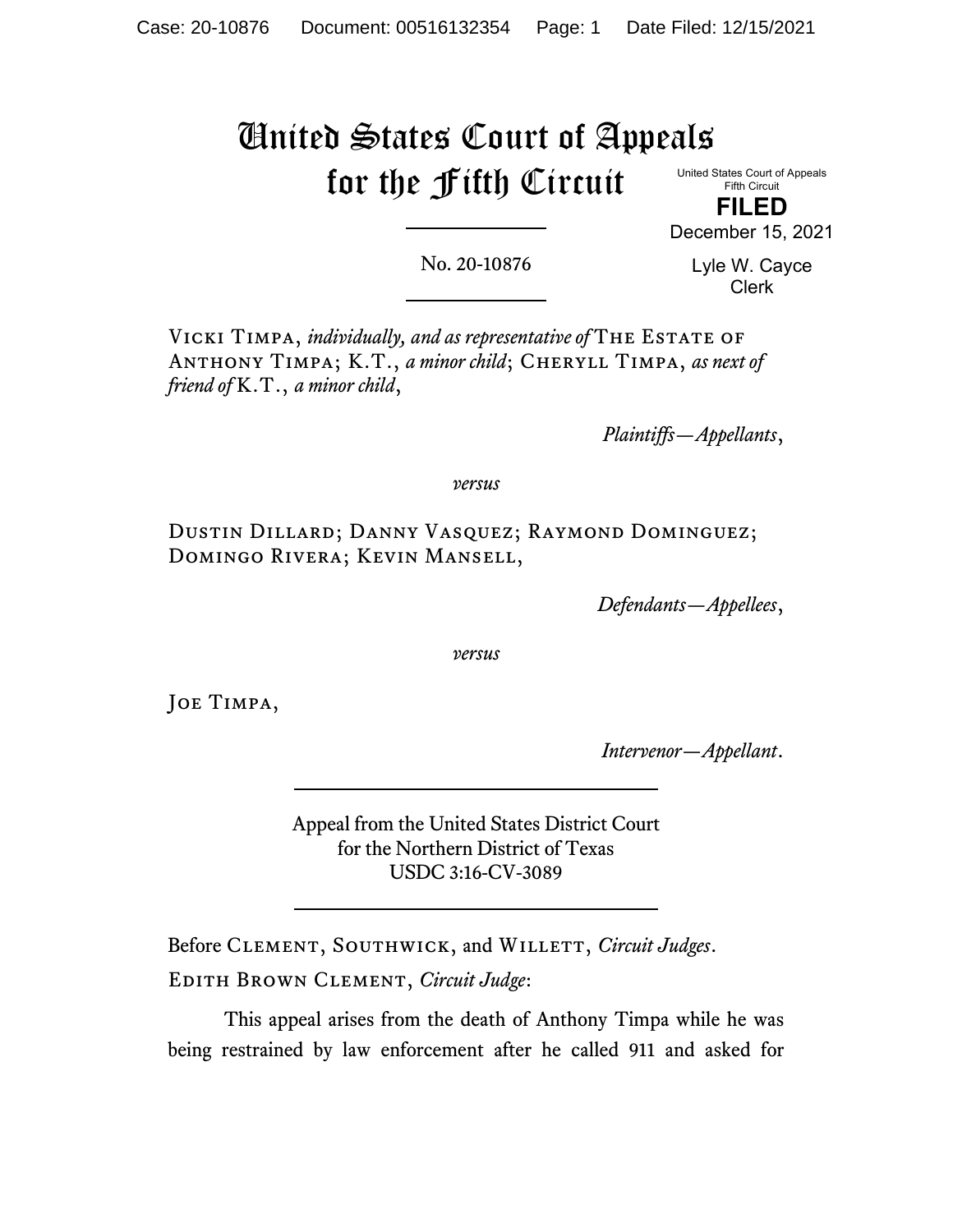assistance during a mental health episode. Timpa's family (the Plaintiffs) filed this 42 U.S.C. § 1983 lawsuit, alleging that five officers (the Officers) of the Dallas Police Department (DPD) violated Timpa's Fourth Amendment rights by causing his death through the prolonged use of a prone restraint with bodyweight force during his arrest. As relevant to this appeal, Plaintiffs asserted claims of excessive force and of bystander liability. The district court granted summary judgment to the individual Defendant-Officers on all claims and held that they were entitled to qualified immunity. We REVERSE summary judgment as to the claim of excessive force, and we AFFIRM in part and REVERSE in part as to the claims of bystander liability.

# **I.**

On the evening of August 10, 2016, Timpa called 911 and asked to be picked up. He stated that he had a history of mental illness, he had not taken his medications, he was "having a lot of anxiety," and he was afraid of a man that was with him. The call ended abruptly. When the operator called back, Timpa provided his location on Mockingbird Lane in Dallas, Texas. In the background of the call, the sounds of honking and of people arguing could be heard. A motorist then placed a 911 call to report a man "running up and down the highway on Mockingbird [Lane,] . . . stopping traffic" and attempting to climb a public bus. A private security guard called 911 with the same report and noted his belief that the man "[was] on something." The dispatcher requested officers respond to a Crisis Intervention Training (CIT) situation and described Timpa as a white male with schizophrenia off his medications.

A CIT call informs responding officers that the situation involves an individual who may be experiencing mental health issues. DPD General Orders instructed that five officers report to CIT calls to perform the "Five-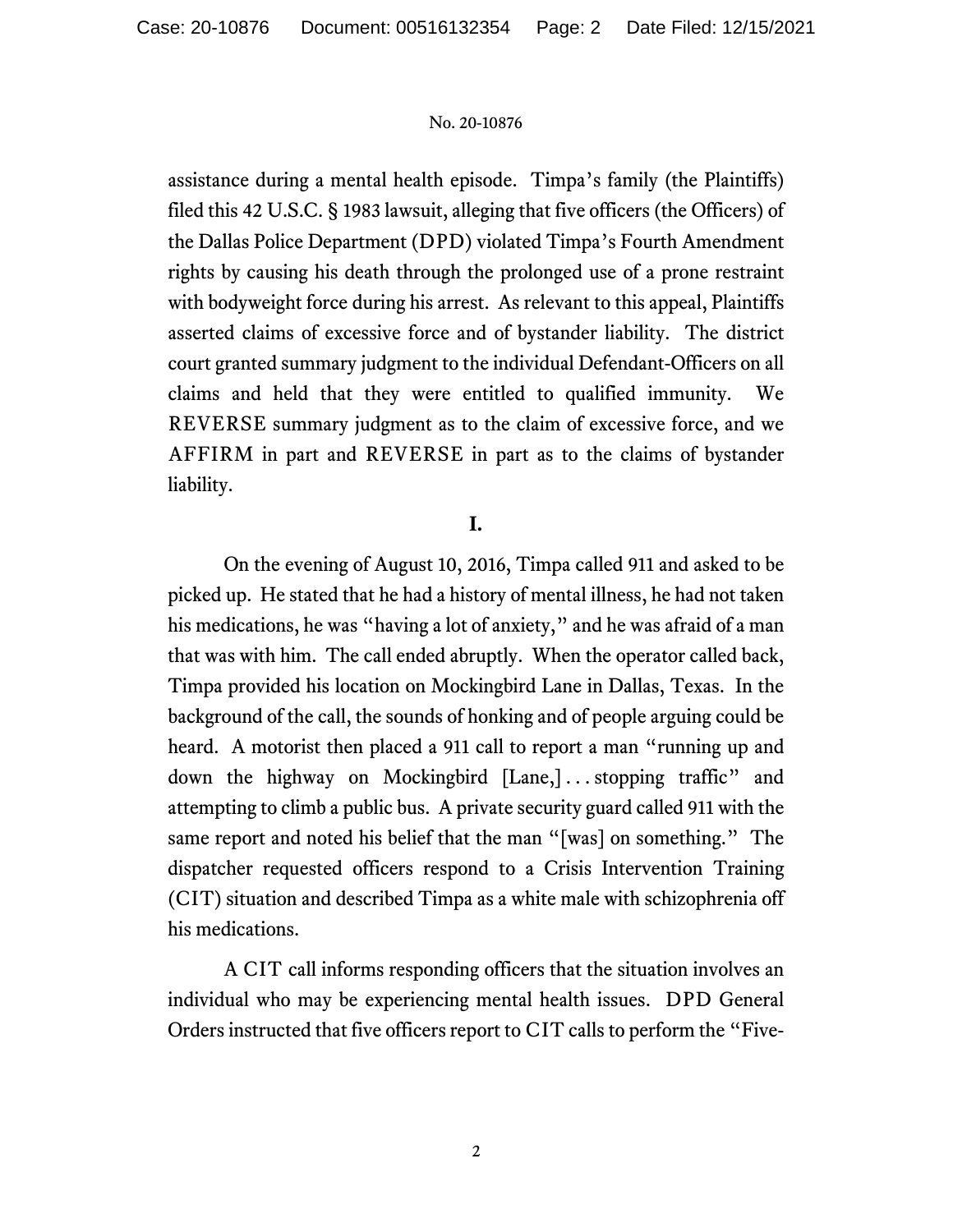Man Takedown," which is a control technique where each of four officers secures one of the subject's limbs while a fifth officer holds the head. This technique allows officers to gain control over a subject and simultaneously prevent him from injuring himself or others. Regardless of whether officers were responding to a CIT call, DPD General Orders instructed that, for all arrestees, "as soon as [they] are brought under control, they are placed in an upright position (if possible) or on their side."

DPD General Orders reiterated this instruction for the restraint of subjects suffering from "excited delirium." Excited delirium is "a state of agitation, excitability, and paranoia . . . often associated with drug use, most commonly cocaine." *Goode v. Baggett*, 811 F. App'x 227, 233 n.6 (5th Cir. 2020) (citing *Gutierrez v. City of San Antonio*, 139 F.3d 441, 444 (5th Cir. 1998)).The Orders described the following symptoms as indicators of excited delirium: "[d]elusions of persecution," "[p]aranoia," and "[t]hrashing after restraint." Officers were instructed to "treat the arrest of a subject [in a state of excited delirium] as a medical emergency" and to "continuously monitor[]" the arrestee because "[s]ubjects suffering from this disorder may collapse and die without warning." The Orders commanded that subjects in a state of excited delirium "will be placed in an upright position (if possible) or on their side as soon as they are brought under control." In addition, the Officers on the scene received specific training on excited delirium, which twice reiterated that officers must, "as soon as possible, move [the] subject to a recovery position (on [their] side or seated upright)" because the prolonged use of a prone restraint may result in "positional asphyxia." The training also warned that "[i]f [the] subject suddenly calms, goes unconscious, or otherwise becomes unresponsive, advise [a paramedic] immediately," because "[a] sudden cessation of struggle is a prime indicator that the subject may be experiencing fatal autonomic dysfunction (sudden death)."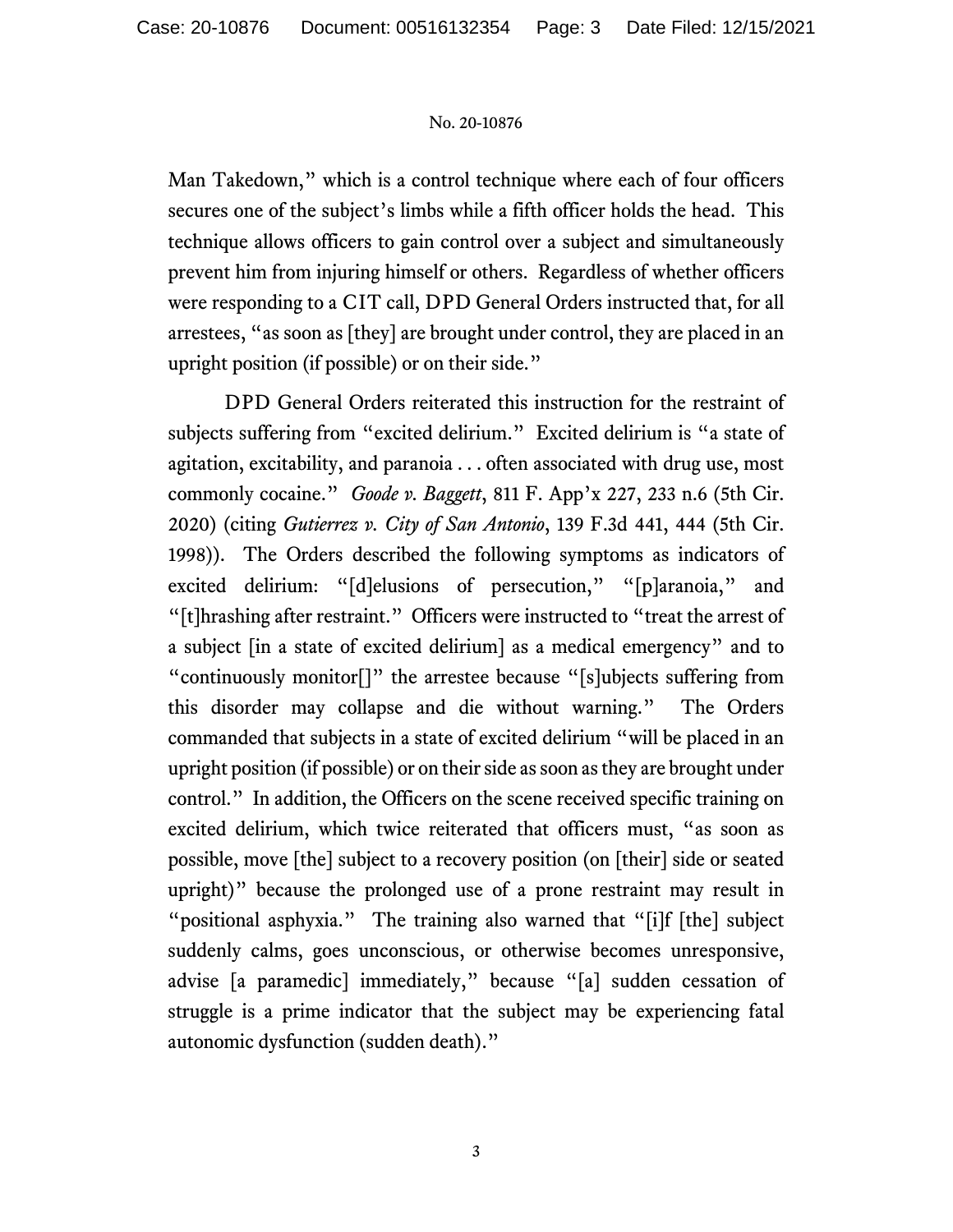Supervising Police Sergeant Kevin Mansell arrived first on Mockingbird Lane at 10:36 p.m. By that point, Timpa had already been handcuffed by two private security guards and he was sitting barefoot on the grass beside the sidewalk. Mansell called for backup and for an ambulance, stating that Timpa was "in traffic . . . and he's definitely going to be a danger to himself." According to Mansell, Timpa was "thrashing" on the ground, "kicking in the air [at] nobody that's there," and "hollering, 'Help me, help me, God help me.'" Once, before the other Officers arrived, Timpa managed to roll into the gutter of the street and Mansell and a security guard lifted Timpa and placed him back on the grass.

Within seven to ten minutes, two paramedics, Senior Corporal Raymond Dominguez, and Officers Dustin Dillard, Danny Vasquez, and Domingo Rivera arrived. Each of the Officers was informed that Timpa was a mentally ill individual off his medications. Three of the Officers (Dillard, Vasquez, and Rivera) were wearing body cameras, which captured the following fifteen minutes.

The footage begins with Timpa handcuffed and barefoot on his back on the grass boulevard beside a bus bench, yelling: "Help me! . . . You're gonna kill me!" The Officers attempted to calm Timpa. Timpa rolled back and forth on the grass, then rolled close to the curb of the street. Dillard and Vasquez immediately forced Timpa onto his stomach and each pressed one knee on Timpa's back while a security guard restrained his legs.

Vasquez removed his knee after approximately two minutes. Dillard continued to press his knee onto Timpa's upper back in the prone restraint position for fourteen minutes and seven seconds. He pressed his left knee into Timpa's back and his left hand between Timpa's shoulders with his right hand pressing on Timpa's right shoulder intermittently. In his protective vest and duty belt, Dillard weighed approximately 190 pounds.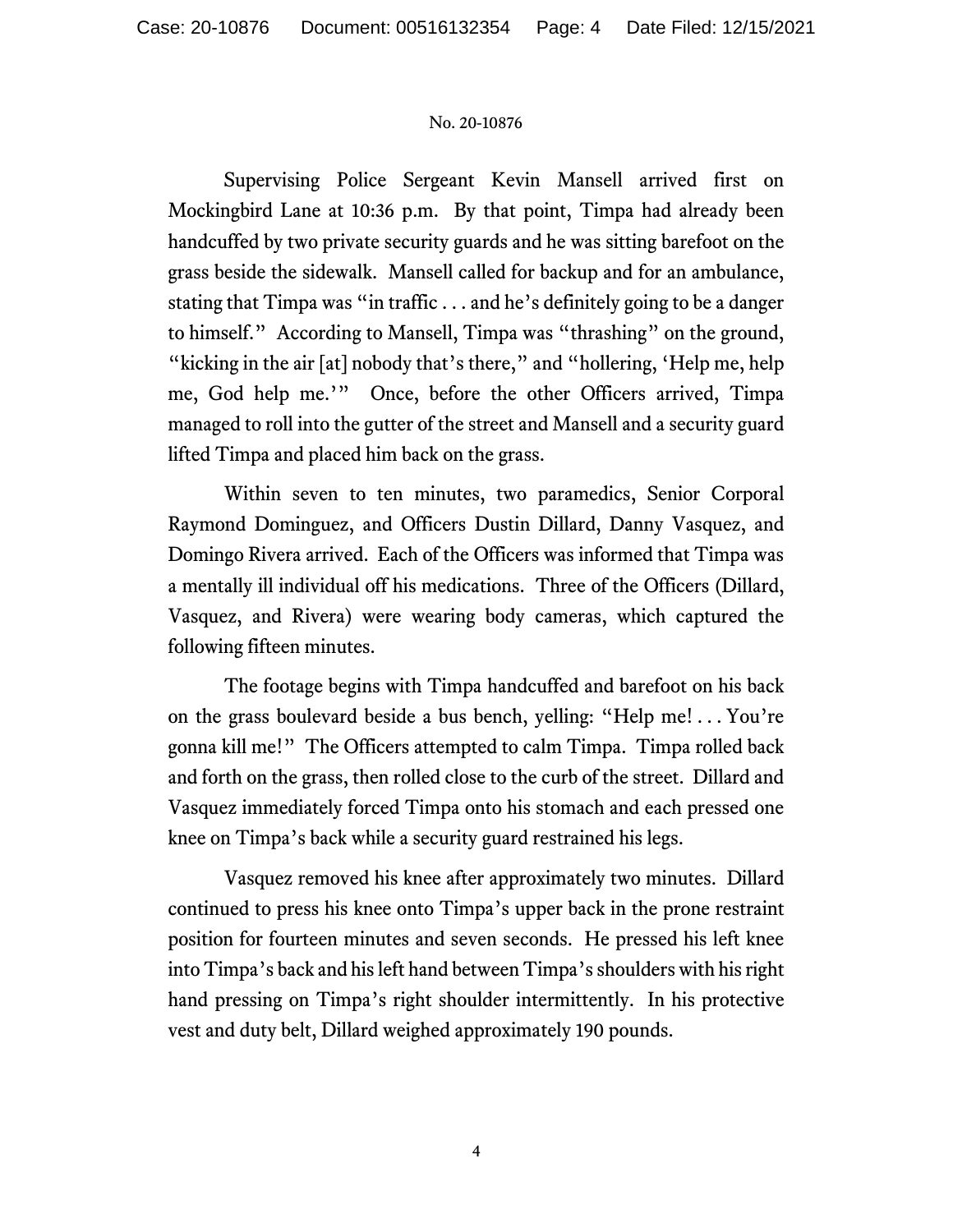Approximately fifteen seconds into the restraint, Dillard asked Timpa: "What did you take?" Timpa answered, "Coke."[1](#page-4-0) One minute into the restraint, a paramedic attempted to take Timpa's vitals. The paramedic was unable to get a reading as Timpa continued to struggle and yelled: "I can't live!" Between three to seven minutes into the restraint, the Officers swapped out the private security guard's handcuffs with some difficulty because of Timpa's continued flailing.<sup>2</sup> At the same time, the Officers zip tied Timpa's ankles and forced his lower legs under the cover of a concrete bus bench. While the Officers were securing restraints on Timpa's ankles, one Defendant-Officer said: "We don't have to hogtie him, do we?" Another Defendant-Officer suggested "we could pull his legs up." The Officers ultimately left Timpa's legs under the bus bench.

Seven minutes into the restraint, Timpa—prone and cuffed at the hands and ankles—had calmed down sufficiently for a paramedic to successfully take his vitals. When the paramedic approached, Dillard asked: "Do you want me to roll him over?" The paramedic responded: "Before y'all move him, if I can just get right here and see if I can get to his arm."

<span id="page-4-0"></span><sup>&</sup>lt;sup>1</sup> Dillard testified that he did not hear Timpa reply, "coke," but the video confirms that Timpa audibly stated he had taken cocaine. The footage reflects Dillard asking Timpa what he had taken at least seven times during the restraint and concluding at least three times that Timpa "took something." Timpa was also exhibiting signs of excited delirium, such as "yelling incoherently[] and acting really strange." *Goode*, 811 F. App'x at 236 (internal quotation marks omitted); *see also Aguirre v. City of San Antonio*, 995 F.3d 395, 414 (5th Cir. 2021) (noting that a subject's "plainly erratic behavior" gave officers "reason to know of the substantial risk that  $[the subject] \ldots$  was in a state of excited delirium"). Drawing all inferences in favor of the Plaintiffs, Dillard was aware that Timpa may have been in a state of excited delirium approximately twenty seconds into the restraint.

<span id="page-4-1"></span><sup>&</sup>lt;sup>2</sup> The parties dispute whether Timpa kicked at the Officers during the arrest. Dillard testified that he did not observe Timpa intentionally kick at any Officers. The video does not clarify whether Timpa was flailing or aiming to kick. The dispute is not material because kicking in the air is still a form of resistance to arrest. *See Tucker v. City of Shreveport*, 998 F.3d 165, 182 (5th Cir. 2021).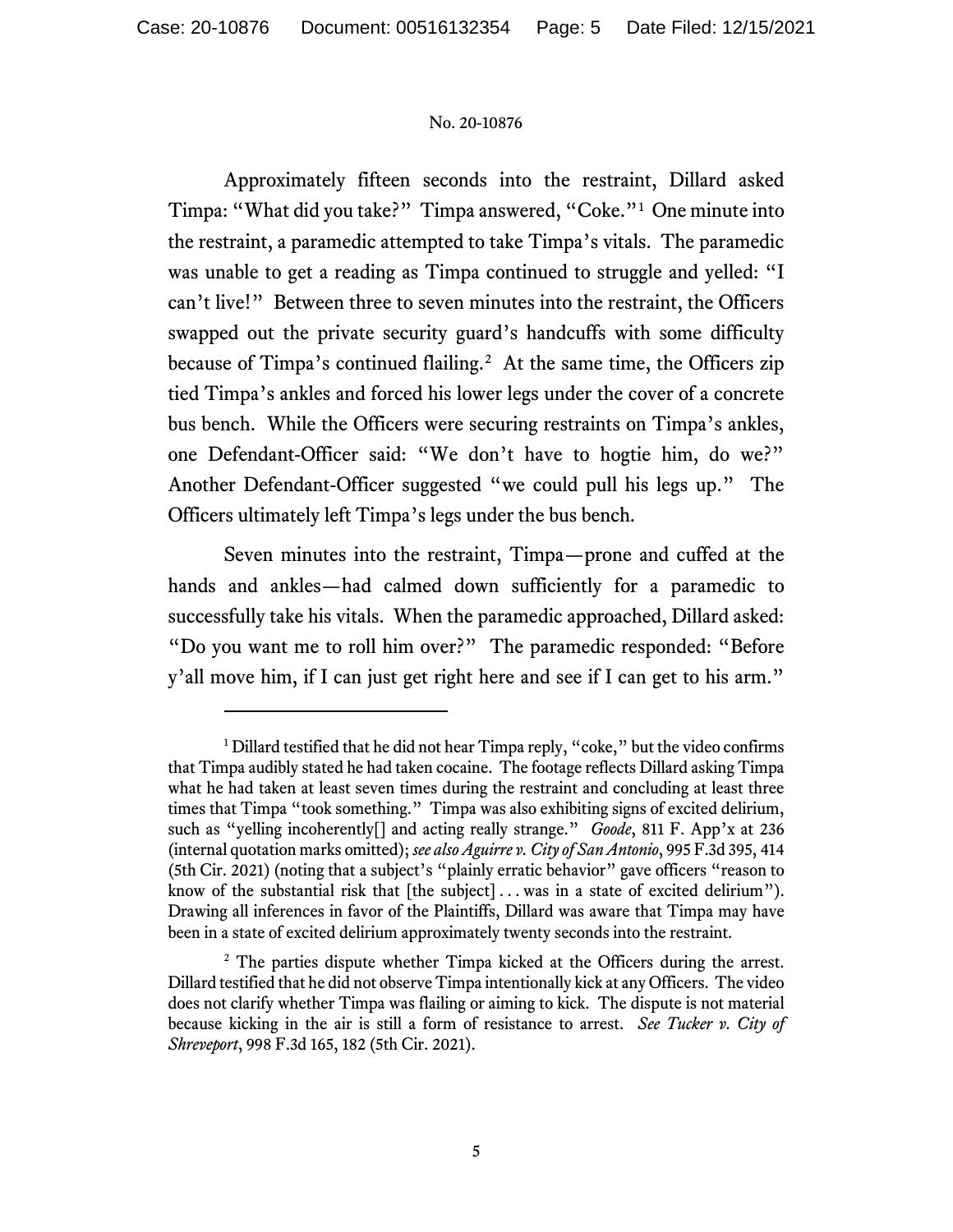While the paramedic was taking Timpa's vitals, Rivera left the scene to find Timpa's car. By the time the paramedic had finished, approximately nine minutes into the restraint, Timpa's legs had stopped kicking, though he remained vocal and kept calling for help.

Thirty seconds later, only Timpa's head moved intermittently from side to side. He continued to cry out "Help me!" but his voice weakened and slurred. Much of what he said was too muffled to be comprehensible. Forty-five seconds later, he suddenly stilled and was quiet except for a few moans. Then, he fell limp and nonresponsive for the final three-and-a-half minutes of the restraint.

The Officers discussed what to do next. Dominguez said to Mansell: "So what's the plan? You're [in charge] out here, sir." Mansell responded that they should "strap [Timpa] to a gurney." Mansell then returned to his patrol car, "a few feet [away]," to check for warrants for Timpa's arrest. He sat in his vehicle "with the car door open."

During this time, the Officers began to express concern that Timpa was nonresponsive. Dominguez said, "Tony, are you still with us?" Vasquez said, "Is he acknowledging you anymore?" Dominguez said, "Not really." Dillard called Timpa's name to no response. Dominguez stated that he wanted to "mak[e] sure he was still breathing 'cause his nose is buried in the [ground]." Dillard said, "I think he's asleep!" and stated that he heard Timpa "snoring." Dominguez and Vasquez expressed surprise and then made jesting comments about Timpa's loss of consciousness. A paramedic approached and asked what happened. Dillard responded: "I don't know. He just got quiet." Vasquez said: "All of a sudden, just . . . bloop." The paramedic administered a sedative and Timpa's head twitched. Then, threeand-a-half minutes after Timpa had become nonresponsive, Dillard removed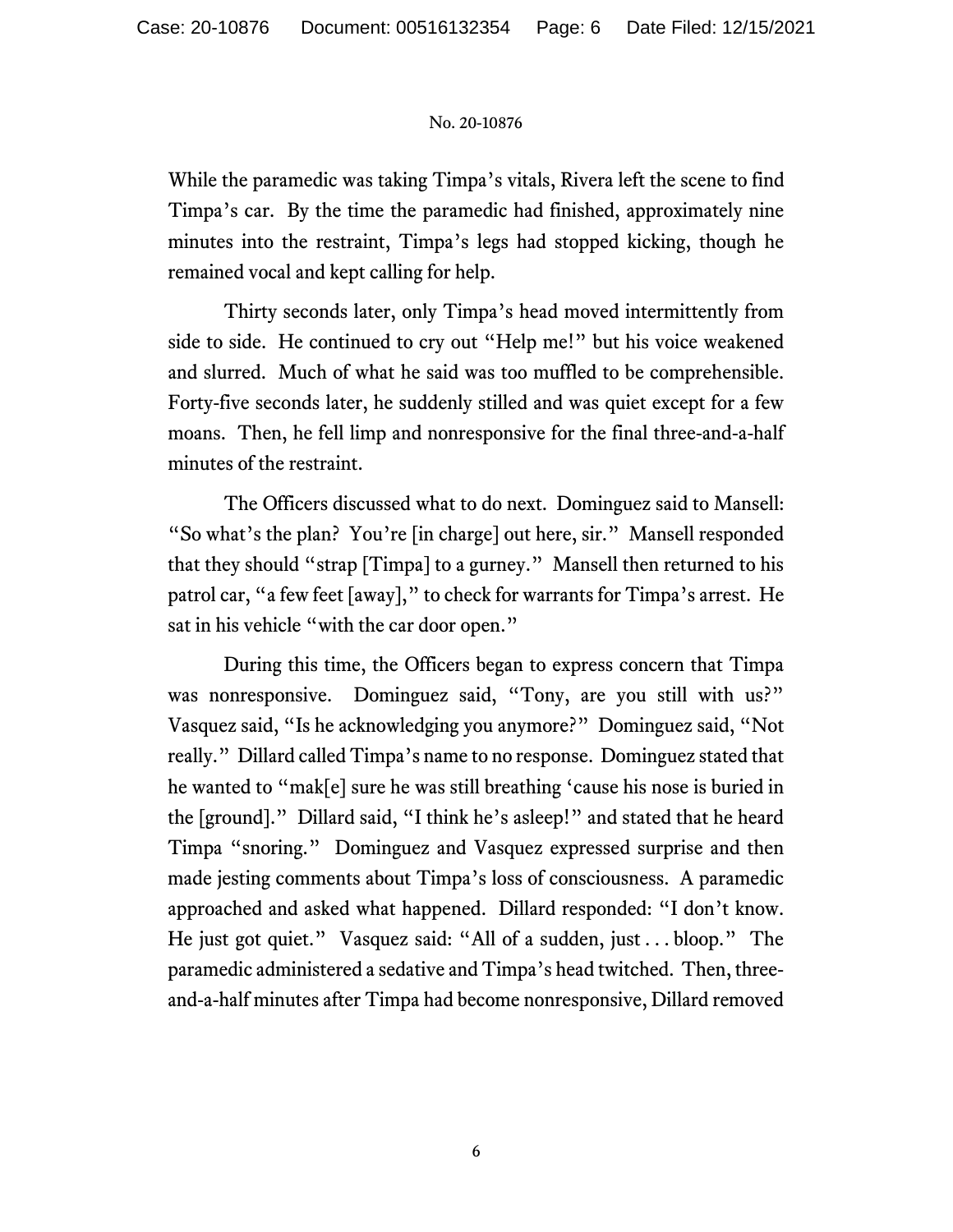his knee. Shortly after the Officers placed Timpa on the gurney, the paramedics determined that he was dead.

The Dallas County Medical Examiner conducted Timpa's autopsy and ruled his death a homicide. The report identified cocaine in Timpa's blood and concluded that he had been suffering from "excited delirium syndrome." The report further concluded that Timpa died from "sudden cardiac death due to the toxic effects of cocaine and [the] physiologic stress associated with physical restraint," which could have resulted in "mechanical or positional asphyxia." Plaintiffs' medical expert, Dr. Kim Collins, MD, a forensic pathologist, went one step further and concluded, "to a reasonable degree of medical certainty," that Timpa's death was caused by mechanical asphyxia, which occurs when an individual's torso is compressed, preventing respiration and circulation of oxygen. She testified that Timpa's obesity, extreme exertion, and state of excited delirium exacerbated the risk of mechanical asphyxiation. She further testified that Timpa would have lived had he been restrained for the same amount of time in a prone position without force applied to his back.

Vicki Timpa, the mother of the deceased, individually and as representative of the estate of the deceased, and Cheryll Timpa, individually and as next friend of K.T., a minor child of the deceased, filed this Section 1983 lawsuit alleging, as relevant here, a claim of excessive force against Defendant-Officer Dillard and claims of bystander liability against Defendant-Officers Mansell, Vasquez, Dominguez, and Rivera. Joe Timpa, the father of the deceased, later intervened. On summary judgment, the district court granted qualified immunity to the Officers in their individual capacity on the basis that "there was no law clearly establishing Defendants' conduct as a constitutional violation prior to August 10, 2016." The district court dismissed the bystander liability claims on the same basis. On appeal,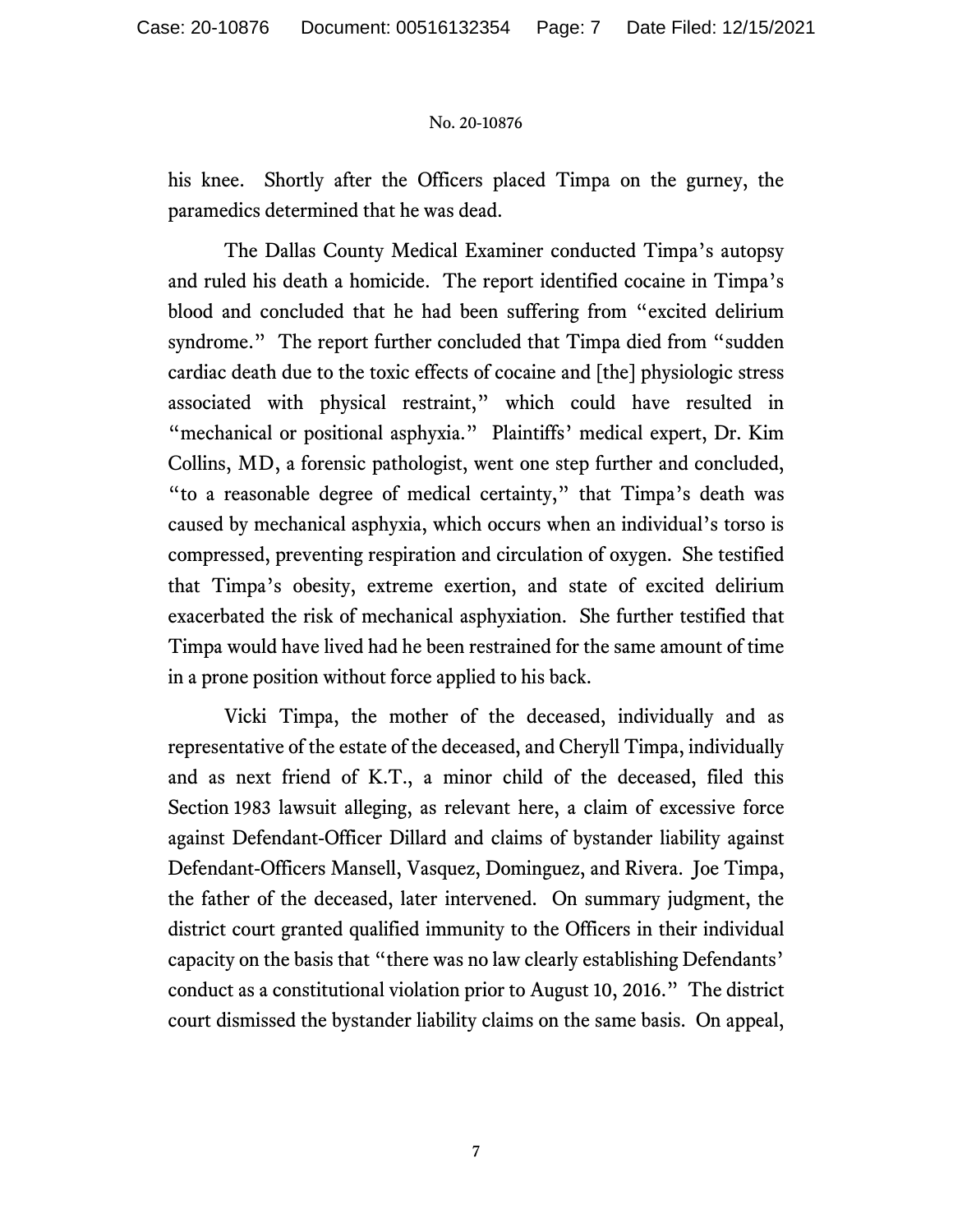the Plaintiffs argue that the district court erred in dismissing the excessive force claim and the bystander liability claims.

## **II.**

We review the district court's grant of summary judgment *de novo*. *See Aguirre*, 995 F.3d at 405. Summary judgment is appropriate only "if the movant shows that there is no genuine dispute as to any material fact and [that] the movant is entitled to judgment as a matter of law." *Darden v. City of Fort Worth*, 880 F.3d 722, 727 (5th Cir. 2018) (quoting FED. R. CIV. P.  $56(a)$ ). A fact is "material" if it "might affect the outcome of the suit under the governing law." *Anderson v. Liberty Lobby, Inc.*, 477 U.S. 242, 248 (1986).

The defense of qualified immunity "balance[s] two competing societal interests: 'the need to hold public officials accountable when they exercise power irresponsibly and the need to shield officials from harassment, distraction, and liability when they perform their duties reasonably.'" *Joseph ex rel. Est. of Joseph v. Bartlett*, 981 F.3d 319, 328 (5th Cir. 2020) (quoting *Pearson v. Callahan*, 555 U.S. 223, 231 (2009)). Where a plaintiff alleges excessive force during an arrest, "the federal right at issue is the Fourth Amendment right against unreasonable seizures." *Tolan v. Cotton*, 572 U.S. 650, 656 (2014) (per curiam).

Whether the amount of force used was objectively reasonable requires "a balancing of the nature and quality of the intrusion on the individual's Fourth Amendment interests against the importance of the governmental interests alleged to justify the intrusion." *Id.* (cleaned up) (quoting *Tennessee v. Garner*, 471 U.S. 1, 8 (1985)). A fact-specific range of permissible force emerges, "such that the need for force determines how much force is constitutionally permissible." *Bush v. Strain*, 513 F.3d 492, 501 (5th Cir. 2008). At one end of the spectrum, "a threat of serious physical harm, either to the officer or to others" may justify the use of deadly force. *Tennessee v.*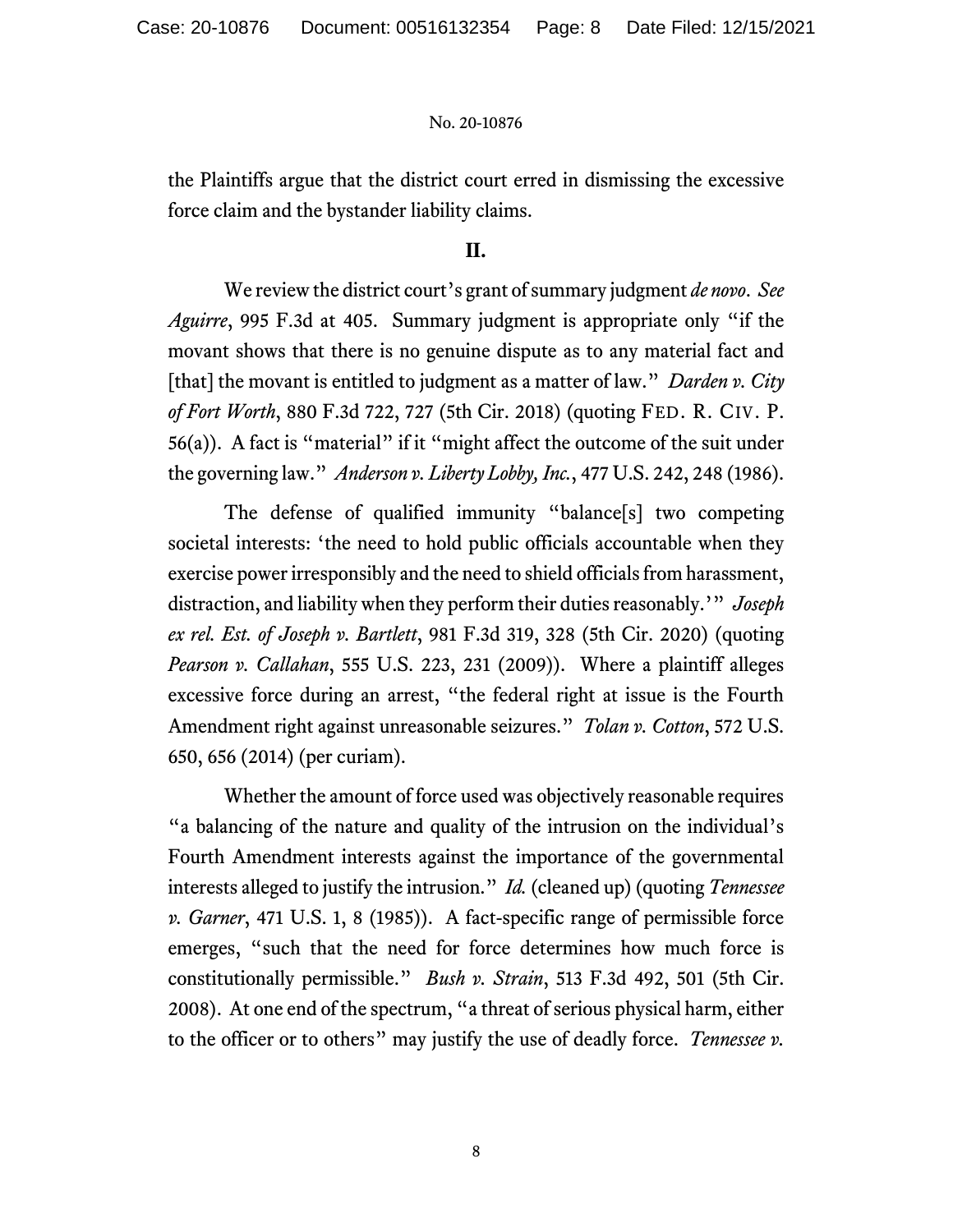*Garner*, 471 U.S. 1, 11 (1985). At the other end of the spectrum, when a subject has been subdued—meaning, he "lacks any means of evading custody" and does not pose a threat of immediate harm—the further use of force is not justified. *Bartlett*, 981 F.3d at 335. For the cases in between, a court should consider the "totality of the circumstances." *Darden*, 880 F.3d at 728.

But a plaintiff's showing that a constitutional violation has occurred is not enough. The doctrine of qualified immunity shields "government officials performing discretionary functions . . . from liability for civil damages insofar as their conduct does not violate clearly established statutory or constitutional rights of which a reasonable person would have known." *Harlow v. Fitzgerald*, 457 U.S. 800, 818 (1982). Thus, to defeat a motion for summary judgment based on qualified immunity, the plaintiff must present evidence "(1) that the official violated a statutory or constitutional right, and (2) that the right was 'clearly established' at the time of the challenged conduct." *Morgan v. Swanson*, 659 F.3d 359, 371 (5th Cir. 2011) (en banc) (quoting *Ashcroft v. al-Kidd*, 563 U.S. 731, 735 (2011)).

## **III.**

We begin with the excessive force claim against Dillard. The Plaintiffs contend that Dillard unlawfully restrained Timpa in the prone position with bodyweight force pressed on Timpa's back and that the state of the law in August 2016 clearly established that officers could not subject a subdued individual to the use of force. Although we may begin with either prong of qualified immunity, we turn first to the merits of the excessive force claim to provide clarity and guidance to law enforcement.

The Plaintiffs contend that Dillard's restraint of Timpa constituted both excessive force and deadly force in violation of the Fourth Amendment. Claims that law enforcement used deadly force are "treated as a special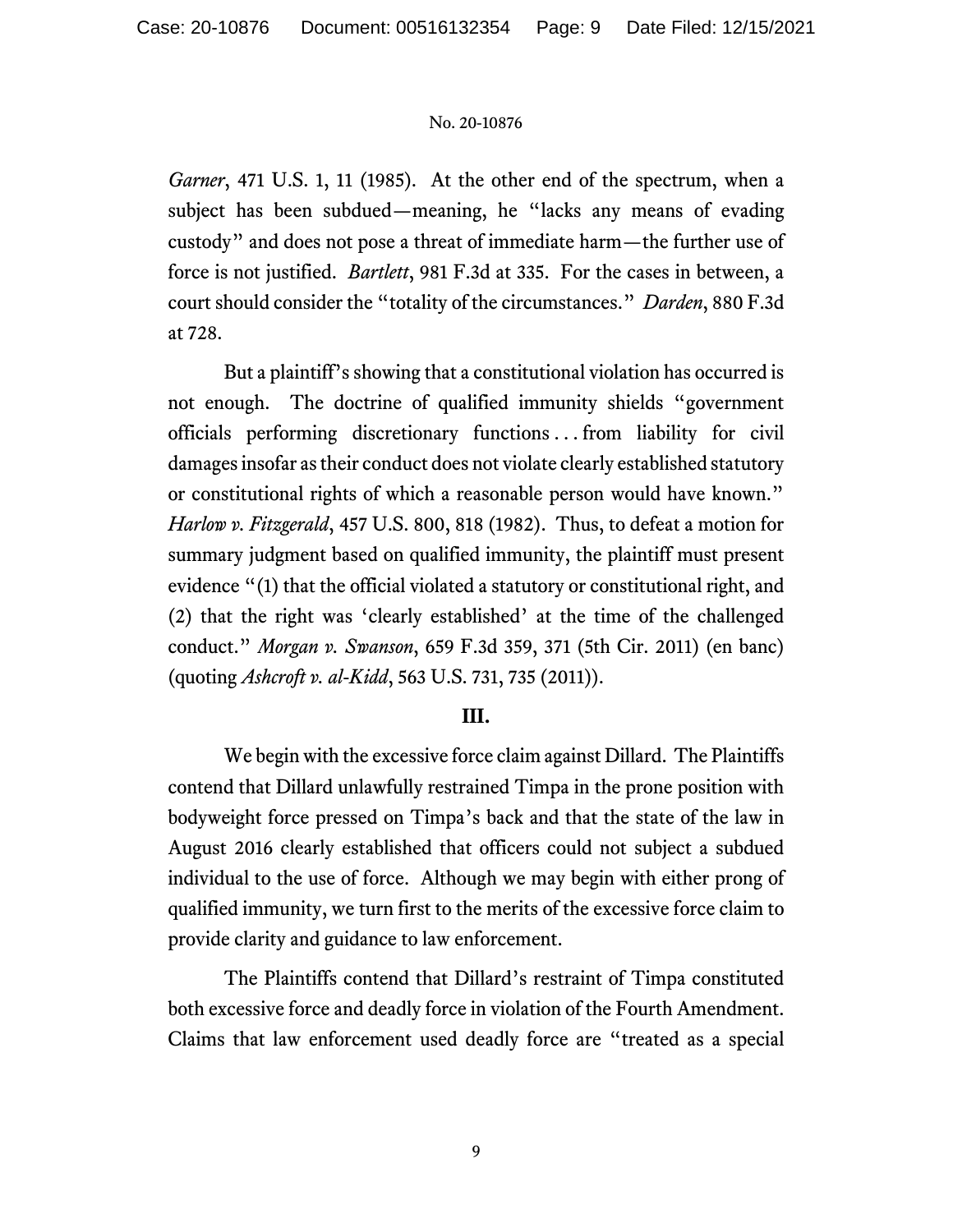subset of excessive force claims." *Aguirre*, 995 F.3d at 412 (citing *Gutierrez*, 139 F.3d at 446). We consider first whether Dillard's use of force was excessive and second whether a jury could find the force used was deadly.

## **A.**

## **1.**

The reasonableness of the use of force turns on our consideration of the full factual context, particularly the following three factors: (1) "the severity of the crime at issue," (2) "whether the suspect pose[d] an immediate threat to the safety of the officers or others," and (3) "whether he [was] actively resisting arrest or attempting to evade arrest by flight." *Graham v. Connor*, 490 U.S. 386, 396 (1989). "A court . . . cannot apply this standard mechanically," but must look through the eyes of a reasonable officer on the scene. *Kingsley v. Hendrickson*, 576 U.S. 389, 397 (2015).

As to the first *Graham* factor, Dillard's continued use of force was not justified by a criminal investigatory function. The Officers concede that Timpa's criminal liability was "minor"—no more than a traffic violation. *See* Tex. Penal Code § 42.03; Tex. Transp. Code §§ 552.001–.006, 542.301. The Officers did not intend to charge him with any crimes. The first factor weighs against the reasonableness of the prolonged use of bodyweight force. *Cf. Trammell v. Fruge*, 868 F.3d 332, 340 (5th Cir. 2017) (noting that "a minor offense militat[es] against the use of force"); *Deville v. Marcantel*, 567 F.3d 156, 167 (5th Cir. 2009) (per curiam) (same).

In addition, we note that these facts do not present the paradigmatic circumstance of "an officer arriv[ing] at the scene with little or no information and [having] to make a split-second decision" in response to criminal activity. *Darden*, 880 F.3d at 732. The Officers had been dispatched to a CIT situation after Timpa himself had called 911 requesting to be picked up. Darden was thus equipped with the understanding that Timpa was likely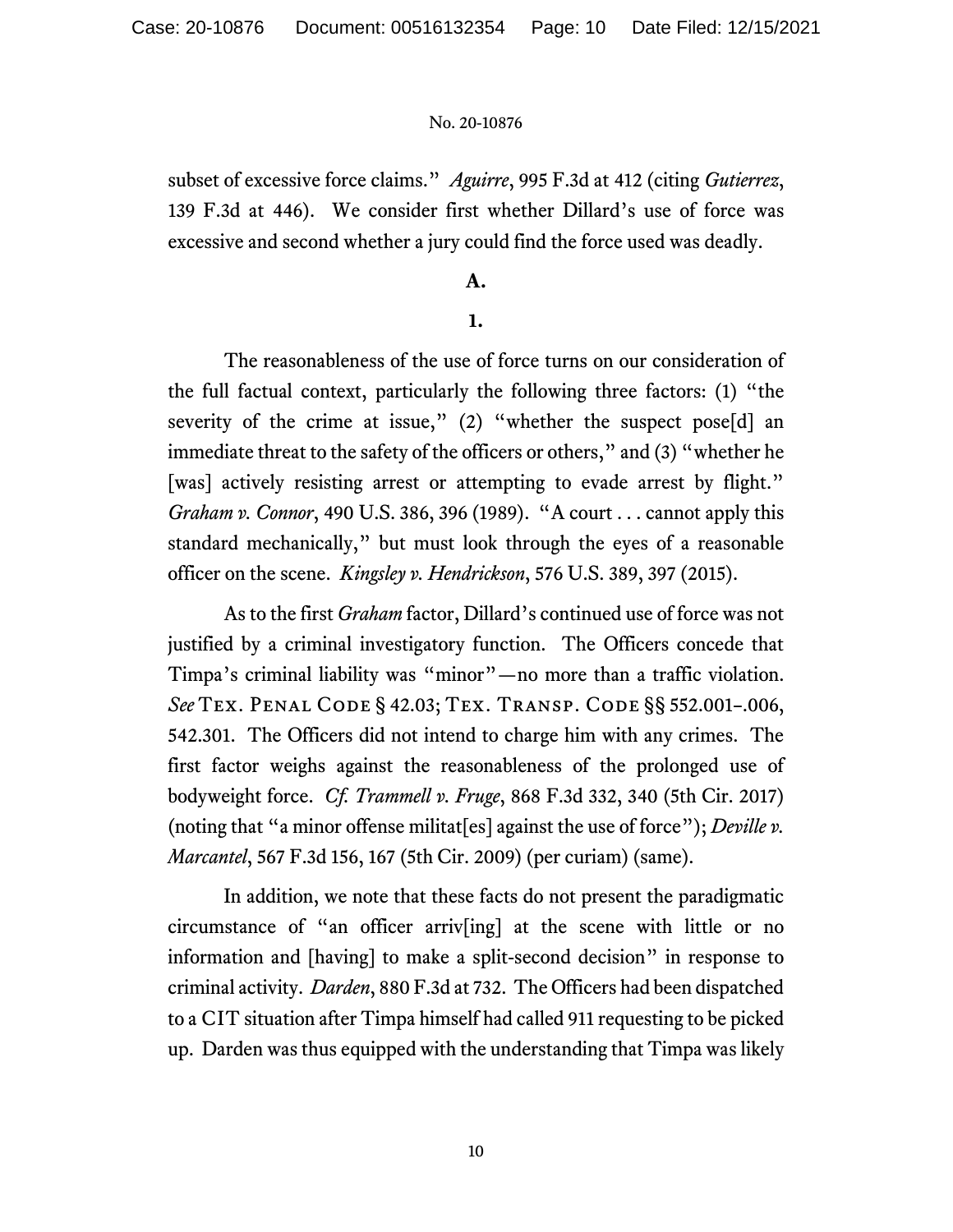experiencing a mental health crisis and needed medical assistance. He arrived to observe a barefoot, handcuffed man in distress on the grass boulevard beside the sidewalk. These perceptions were material to his assessment of "how much additional force, if any, was necessary" to control the situation. *Id*.

The second *Graham* factor considers whether the subject posed "an immediate threat" to the safety of others. *Graham*, 490 U.S. at 396. The Officers contend that the continued use of force was justified because Timpa had interfered with traffic earlier in the evening and had kicked his legs when the Officers attempted to restrain him. But "an exercise of force that is reasonable at one moment can become unreasonable in the next if the justification for the use of force has ceased." *Lytle v. Bexar County*, 560 F.3d 404, 413 (5th Cir. 2009). Approximately nine minutes into the restraint, Timpa was cuffed at both the wrists and the ankles, his lower legs had stopped moving, and he was surrounded by five officers, two paramedics, and two private security guards—most of whom were mulling about while Dillard maintained his bodyweight force on Timpa's upper back.

As to any threat of harm to the Officers, it is obvious that Timpa could no longer kick when he was lying face down and handcuffed with his ankles restrained and confined under the bus bench. As to any threat to himself, Timpa had already calmed down sufficiently for the paramedics to take his vitals. As to any threat to passing motorists, Plaintiffs' expert opined that "it was unlikely, if not completely impossible, for [Timpa] to roll into the street considering he was literally flanked on all sides by police officers." And when the paramedic asked if Timpa could walk to the ambulance in ankle cuffs, Dillard said: "I highly doubt it." A jury could find that no objectively reasonable officer would believe that Timpa—restrained, surrounded, and subdued—continued to pose an immediate threat of harm justifying the prolonged use of force. *Cf. Lombardo v. City of St. Louis*, 141 S. Ct. 2239, 2241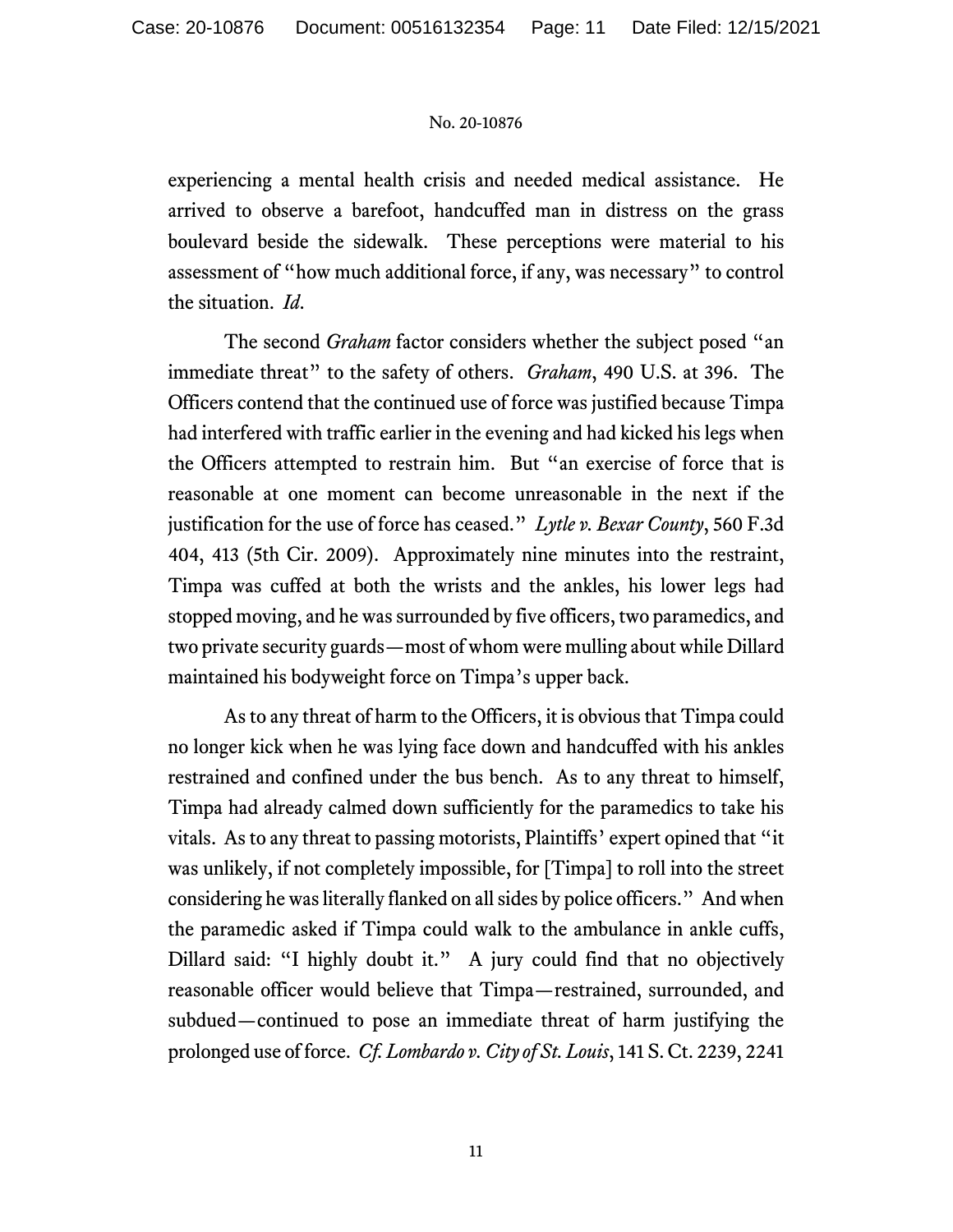(2021) (per curiam) (noting that whether a subject "was handcuffed and leg shackled" reflects on "the security problem at issue[] and the threat—to both [the arrestee] and others—reasonably perceived by the officers"); *Aguirre*, 995 F.3d at 409 (holding a genuine dispute of material fact existed with respect to whether a handcuffed subject surrounded by five police officers posed an immediate threat justifying the use of a maximal prone restraint). The second *Graham* factor weighs against the objective reasonableness of the prolonged use of force.

Turning to the third *Graham* factor, the Plaintiffs have raised a genuine dispute of material fact as to whether Timpa continued to actively resist arrest. The Officers first argue that the continued use of force was justified because Timpa struggled intermittently. But "even if [Timpa] failed to comply and struggled against the officers at certain points throughout the encounter, that resistance did not justify force indefinitely." *Bartlett*, 981 F.3d at 335. Officers cannot use force independent of a subject's "contemporaneous, active resistance." *Id.* Thus, even assuming that Timpa's flailing amounted to active resistance, "the force calculus change[d] substantially once that resistance end[ed]" nine minutes into the restraint. *Curran v. Aleshire*, 800 F.3d 656, 661 (5th Cir. 2015); *see also Tucker*, 998 F.3d at 181–82 ("[A] use of force that may begin as reasonably necessary in order to obtain compliance may cease to be so as a suspect becomes more compliant.").

The Officers next argue that Timpa continued to actively resist arrest by "squirm[ing]" and "mov[ing] his head from left to right" in the final minutes of the restraint. Plaintiffs contend that Timpa moved his body in order to breathe. Plaintiffs' expert, Dr. Collins, testified that pressing down on the torso of a subject held in a prone restraint "greatly increases the work of breathing," which leads the subject to "experience[] air hunger, panic, and anxiety as Mr. Timpa did." She concluded: "[i]t can be anticipated that the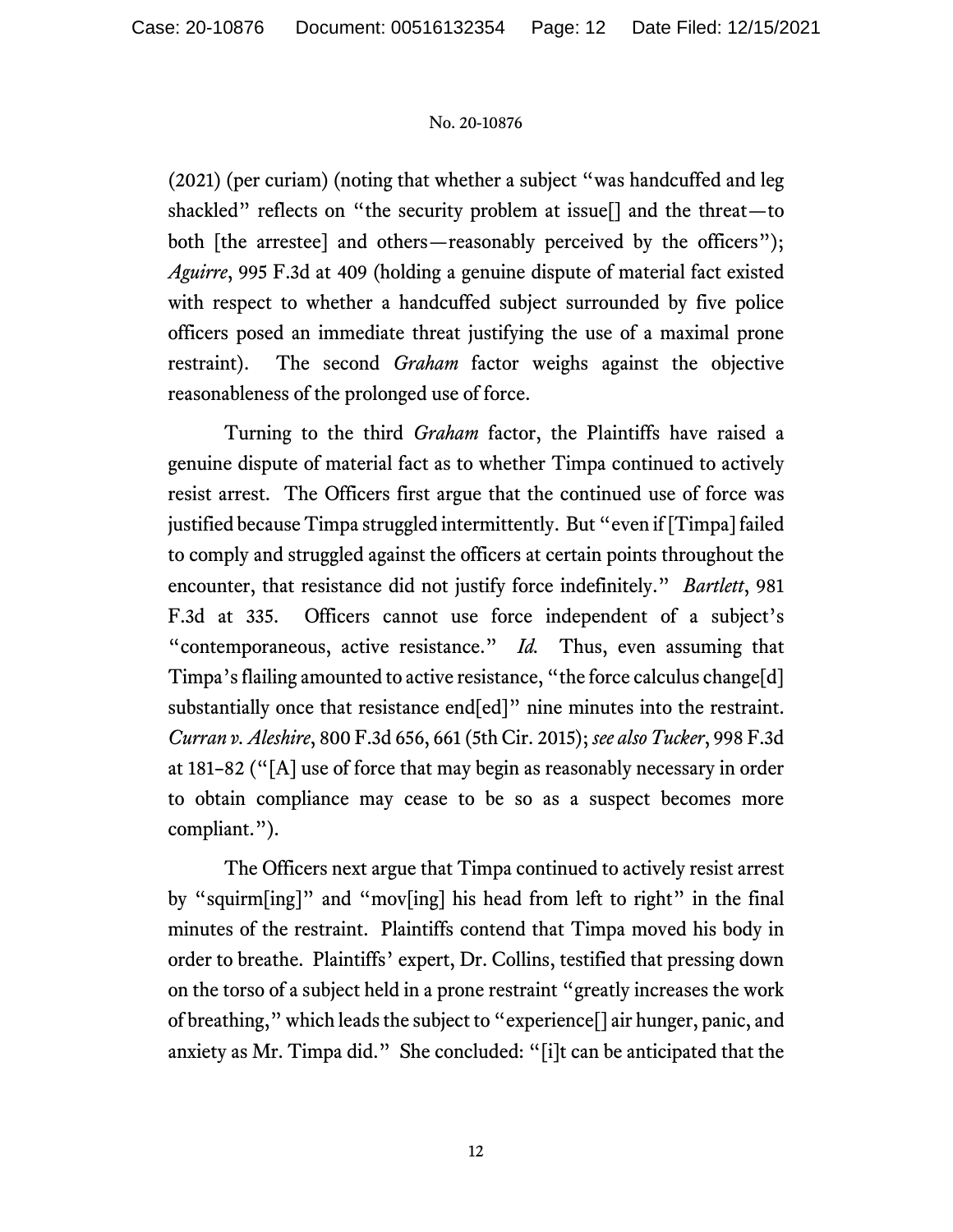victim will attempt to move his body in order to breathe."<sup>[3](#page-12-0)</sup> The body camera footage does not plainly contradict the Plaintiffs' version of the facts: Timpa attempts to raise his torso and cries out repetitively: "Help me," "You're gonna kill me," "I'm gonna die," "I can't live."

The risks of asphyxiation in this circumstance should have been familiar to Dillard because he had received training on the use of a prone restraint to control subjects in a state of excited delirium. *See Darden*, 880 F.3d at 732 n.8 ("[T]he violation of police department policies . . . and corresponding notice to officers [is] relevant in analyzing the reasonableness of a particular use of force under the totality of the circumstances."). DPD training instructed that a subject in a state of excited delirium must, "as soon as possible[,] [be] mov[ed] . . . to a recovery position (on [their] side or seated upright)," because the prolonged use of a prone restraint may result in a "combination of increased oxygen demand with a failure to maintain an open airway and/or inhibition of the chest wall and diaphragm [that] has been cited in positional asphyxia deaths." Dillard was also trained that "[i]f [the] subject suddenly calms, goes unconscious, or otherwise becomes unresponsive,  $\ldots$  [a] sudden cessation of struggle is a prime indicator that the subject may be experiencing fatal autonomic dysfunction (sudden death)." A sudden cessation of struggle and lack of responsiveness is precisely what occurred in the final minutes of Timpa's restraint.[4](#page-12-1) A jury

<span id="page-12-0"></span><sup>&</sup>lt;sup>3</sup> A jury could also consider prominent guidance circulated by the Department of Justice warning of the risk of positional asphyxia resulting from the use of a prone restraint. See NAT'L LAW ENF'T TECH. CTR., U.S. DEP'T OF JUST., POSITIONAL ASHYXIA—SUDDEN DEATH (1995), https://www.ncjrs.gov/pdffiles/posasph.pdf; *cf. Lombardo*, 141 S. Ct. at 2241 (noting that "well-known police guidance" warning "that the struggles of a prone suspect may be due to oxygen deficiency, rather than a desire to disobey officers' commands," reflects on whether the force used was excessive).

<span id="page-12-1"></span><sup>&</sup>lt;sup>4</sup> The Officers contend that they believed Timpa to be faking sleep as a tactic to gain an advantage. That issue "is a factual question that must be decided by a jury."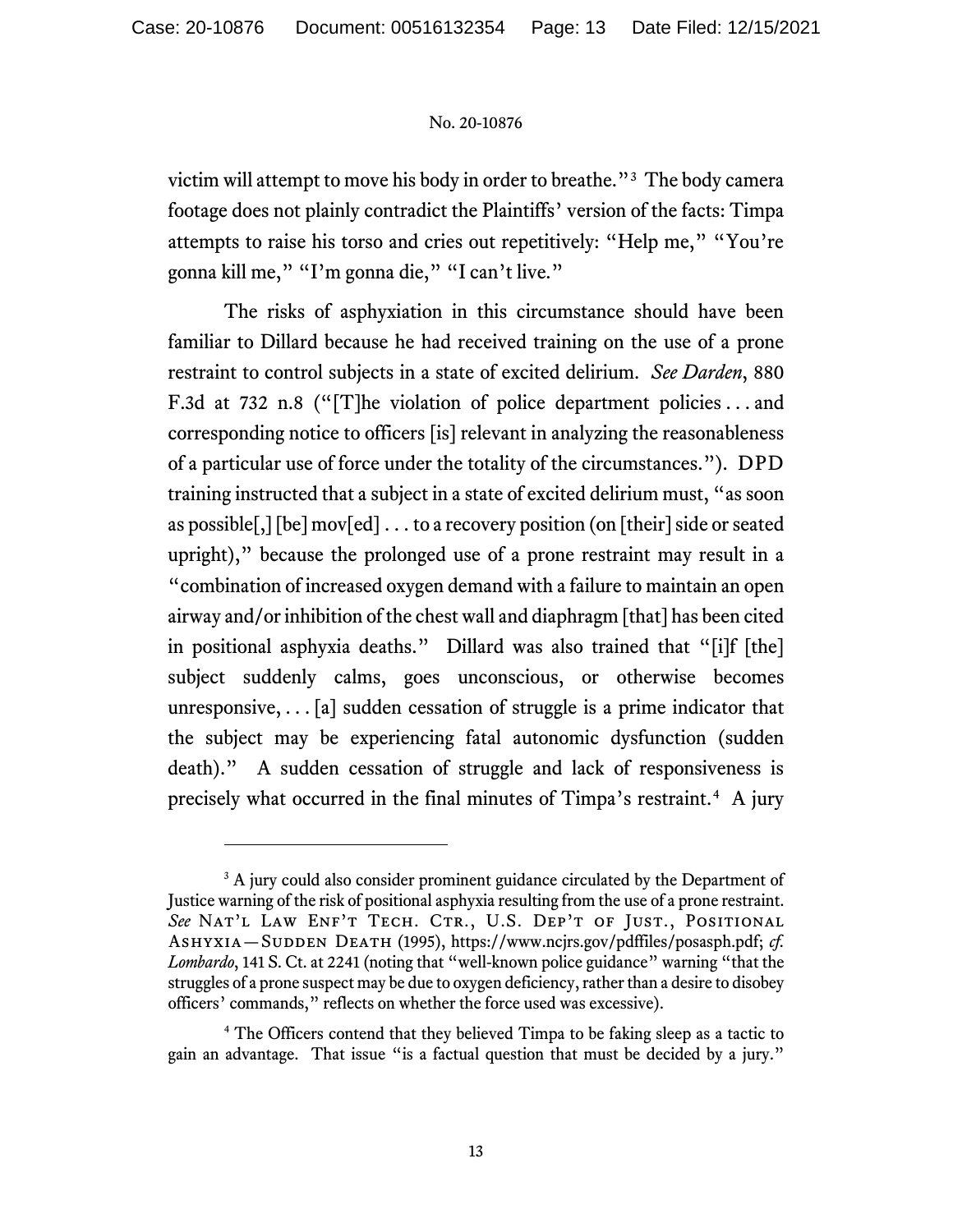could find that an objectively reasonable officer with Dillard's training would have concluded that Timpa was struggling to breathe, not resisting arrest.<sup>[5](#page-13-0)</sup> *See Darden*, 880 F.3d at 730 (holding that a "jury could conclude that all reasonable officers on the scene would have believed that [the subject] was merely trying to get into a position where he could breathe and was not resisting arrest"); *see also Goode*, 811 F. App'x at 232 (same). The final *Graham* factor weighs against the objective reasonableness of the continued use of force.

Viewing the facts in the light most positive to the Plaintiffs, none of the *Graham* factors justified the prolonged use of force. A jury could find that Timpa was subdued by nine minutes into the restraint and that the continued use of force was objectively unreasonable in violation of Timpa's Fourth Amendment rights. Of course, a jury may ultimately conclude the opposite: that Timpa was not subdued and that he continued to pose an immediate threat throughout his restraint. Under that consideration of the facts, Dillard's decision to continue exercising force might be reasonable. Ultimately, it is the job of the factfinder, not of this court, to resolve those

*Darden*, 880 F.3d at 730. At the summary judgment phase, it is not for us to "weigh the evidence and determine the truth of the matter," but rather, to draw all justifiable inferences in favor of the non-movant. *Liberty Lobby*, 477 U.S. at 249.

<span id="page-13-0"></span><sup>&</sup>lt;sup>5</sup> That paramedics were present during the arrest and did not intervene does not change the calculus of objective unreasonableness. *See, e.g.*, *Aguirre*, 995 F.3d at 404, 420 (finding a Fourth Amendment violation when officers used a maximal prone restraint despite the presence of a medical tech officer); *Goode*, 811 F. App'x at 229 (finding a Fourth Amendment violation when officers used a hog-tie restraint despite the presence of medical personnel); *Gutierrez*, 139 F.3d at 442–43 (finding a Fourth Amendment violation when officers used a hog-tie restraint despite the assistance of paramedics in placing the subject in that position). And under DPD General Orders, it is not the paramedics but the "[o]fficers [that] are responsible for rendering first aid to injured subjects," including: "[m]onitoring the subject," "[c]hecking pulse and skin color," and "[c]hecking for consciousness."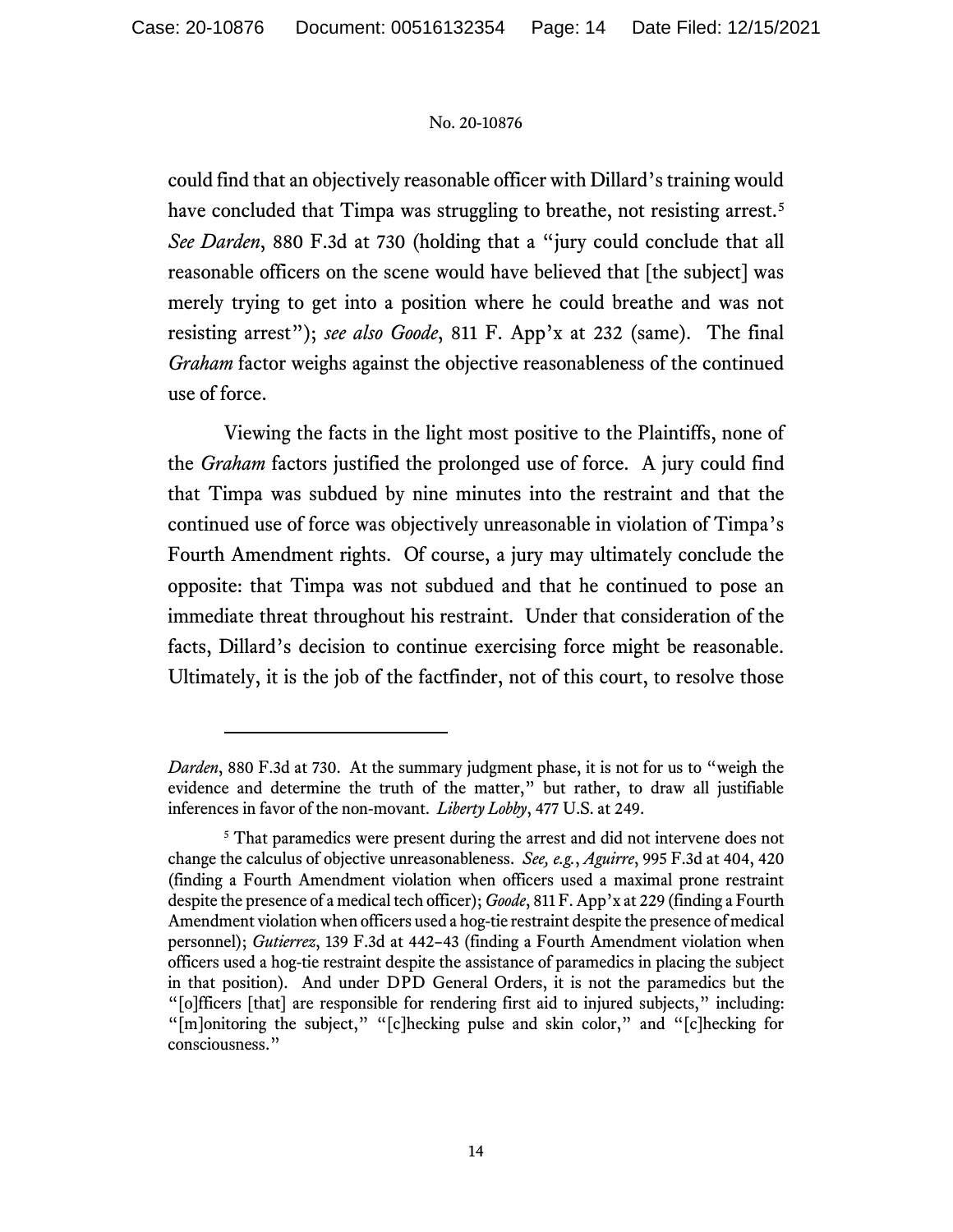factual disputes for itself. A jury's interpretation ensures that legal judgments of reasonableness hew closely to widely shared expectations of the use of force by our police officers.

**2.**

The deadly force inquiry is two-pronged: First, whether the force used constituted deadly force; and second, whether the subject posed a threat of serious harm justifying the use of deadly force. *See Gutierrez*, 139 F.3d at 446 (citing *Garner*, 471 U.S. at 11). Plaintiffs argue that the prolonged use of a prone restraint with bodyweight force on the back of an individual who possessed apparent risk factors and posed no serious threat of harm constituted an objectively unreasonable application of deadly force.

**a.** 

"[W]hether a particular use of force is 'deadly force' is a question of fact, not one of law." *Flores v. City of Palacios*, 381 F.3d 391, 399 (5th Cir. 2004). The question is whether a jury could find that the use of force "carr[ied] with it a substantial risk of causing death or serious bodily harm." *Gutierrez*, 139 F.3d at 446 (quoting *Robinette v. Barnes*, 854 F.2d 909, 912 (6th Cir. 1988)). The Plaintiffs argue that kneeling on the back of an individual with three risk factors—obesity, excited delirium, and prior vigorous exertion—carried a substantial risk of causing death or serious bodily harm. The Officers argue that the Plaintiffs have failed to set forth sufficient evidence to create a triable fact issue.

The summary judgment record includes DPD's General Orders instructing officers to place subdued subjects—particularly those in a state of excited delirium—in an upright position or on their side. The Officers were trained that the prolonged use of a prone restraint on subjects in a state of excited delirium can result in positional asphyxia death. The jury could also consider prominent guidance from the Department of Justice instructing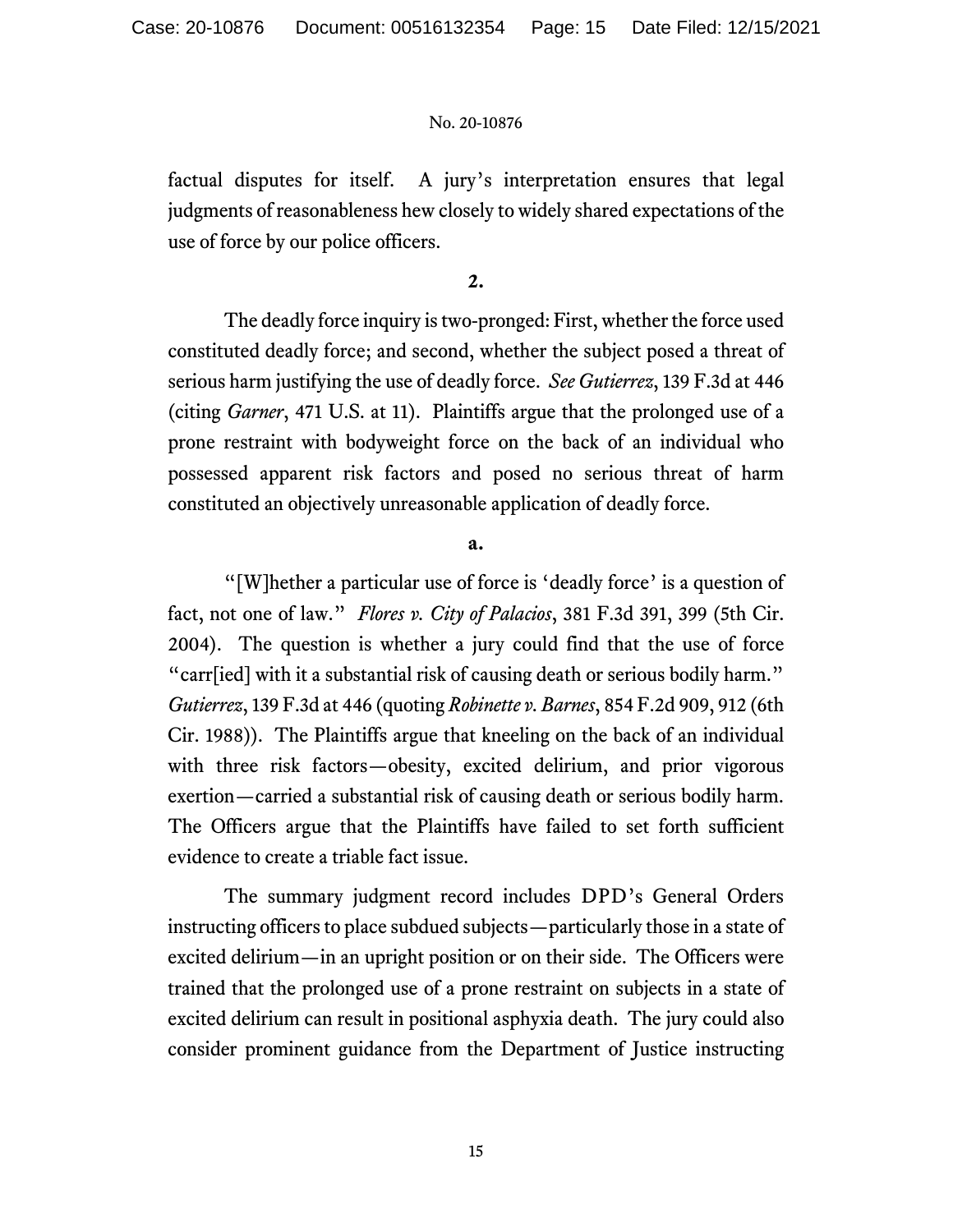that, to avoid positional asphyxia, officers should, "[a]s soon as the suspect is handcuffed, get him off his stomach." DOJ, *Positional Asphyxia—Sudden Death* 1–2. The Department's guidance highlighted (1) obesity, (2) excited delirium, and (3) vigorous exertion as "predisposing factors" that "compound the risk of sudden death." *Id.*

Plaintiffs also presented expert testimony on the substantial risks of a prone restraint with weight force on an obese and physically exhausted subject in a state of excited delirium. Plaintiffs' medical expert, Dr. Collins, testified that the prone restraint position with bodyweight force is inherently lethal if used for an extended period of time. She described in detail how the use of the prone restraint with bodyweight force significantly increased the likelihood of asphyxiation:

In the prone position, an individual is unable to effectively move the diaphragm, chest wall, and abdomen to breathe.... The body is also unable to adequately circulate blood resulting in engorgement and stagnation of blood flow in the upper body.... The face, partially or fully, pressed to the ground further decreases oxygenation. . . . When force is on the back and shoulders,  $\ldots$  [i]t is extremely difficult to move the chest and abdomen. . . . When the body is prone and great force is on the back, the head, neck, and shoulders become engorged with blood while the lower part of the body is of normal color. Mr. Timpa had marked cyanosis with a clear line of demarcation across his chest indicative of . . . a tremendous amount of pressure to his back.

She testified that Timpa would have lived had he been restrained for the same amount of time in the prone position without force applied to his back.<sup>[6](#page-15-0)</sup>

<span id="page-15-0"></span><sup>&</sup>lt;sup>6</sup> The Officers argue that the Plaintiffs must identify the precise frequency with which death results from the use of a prone restraint combined with weight force. They cite no caselaw for that premise and we are not aware of any. *Cf. Aguirre*, 995 F.3d at 413–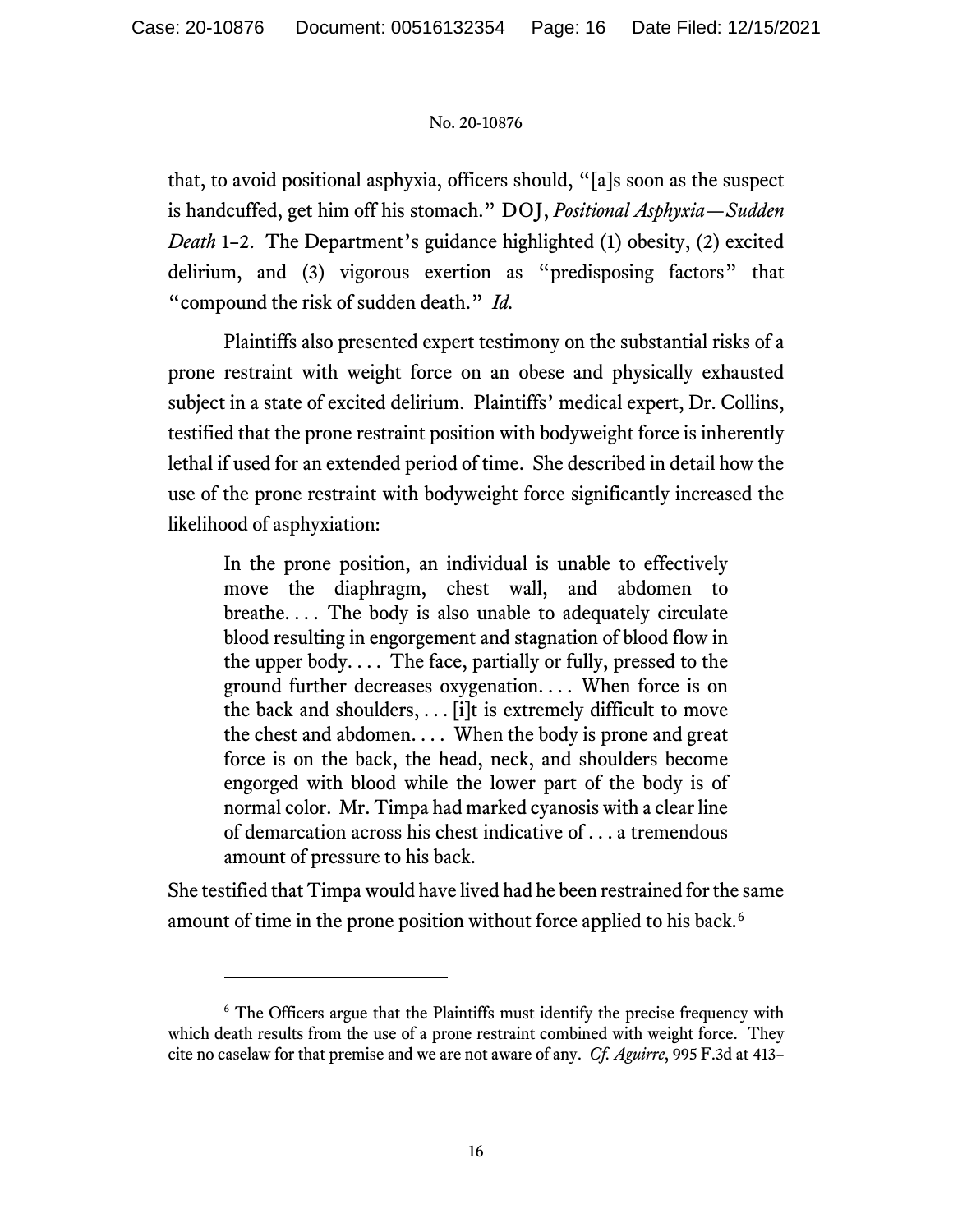Dr. Collins further testified that the risk of acute respiratory failure is greater when (1) "[i]ndividuals . . . have been physically exhausted prior to this restraint," (2) "the individual is obese or has a large belly as this mass encroaches on the abdomen and diaphragm," (3) the individual suffers from untreated psychiatric illness, which may increase oxygen demand, and (4) the individual is drug-affected, which "increases metabolism" and requires "more blood pumping through [the] body" carrying "more oxygen."As Dr. Collins explained—and as Dillard had been trained—the latter two factors can result in a state of excited delirium.

A jury could find that all three of these risk factors were apparent on the night that Timpa died. The video footage reflects Timpa exerting significant effort while the Officers applied restraints. The video footage also clearly reflects Timpa's larger body size. The 911 operator informed the Officers that Timpa was a "diagnosed schizophrenic" off his medications. And Timpa told the Officers that he had used cocaine.

Plaintiffs have raised a genuine issue of material fact as to whether the use of a prone restraint with bodyweight force on an individual with three apparent risk factors—obesity, physical exhaustion, and excited delirium— "create[d] a substantial risk of death or serious bodily injury." *Gutierrez*, 139 F.3d at 446. A jury could find that this use of force constituted "deadly force."

# **b.**

Officers can use deadly force only if they have "probable cause to believe that the suspect poses a threat of serious physical harm." *Mason v.* 

<sup>14 (</sup>relying on an experts' explanation of the increased risks of serious harm from the use of a maximal prone restraint); *Gutierrez*, 139 F.3d at 446 (relying on evidence that "a number of persons" had died from the use of a hog-tie restraint).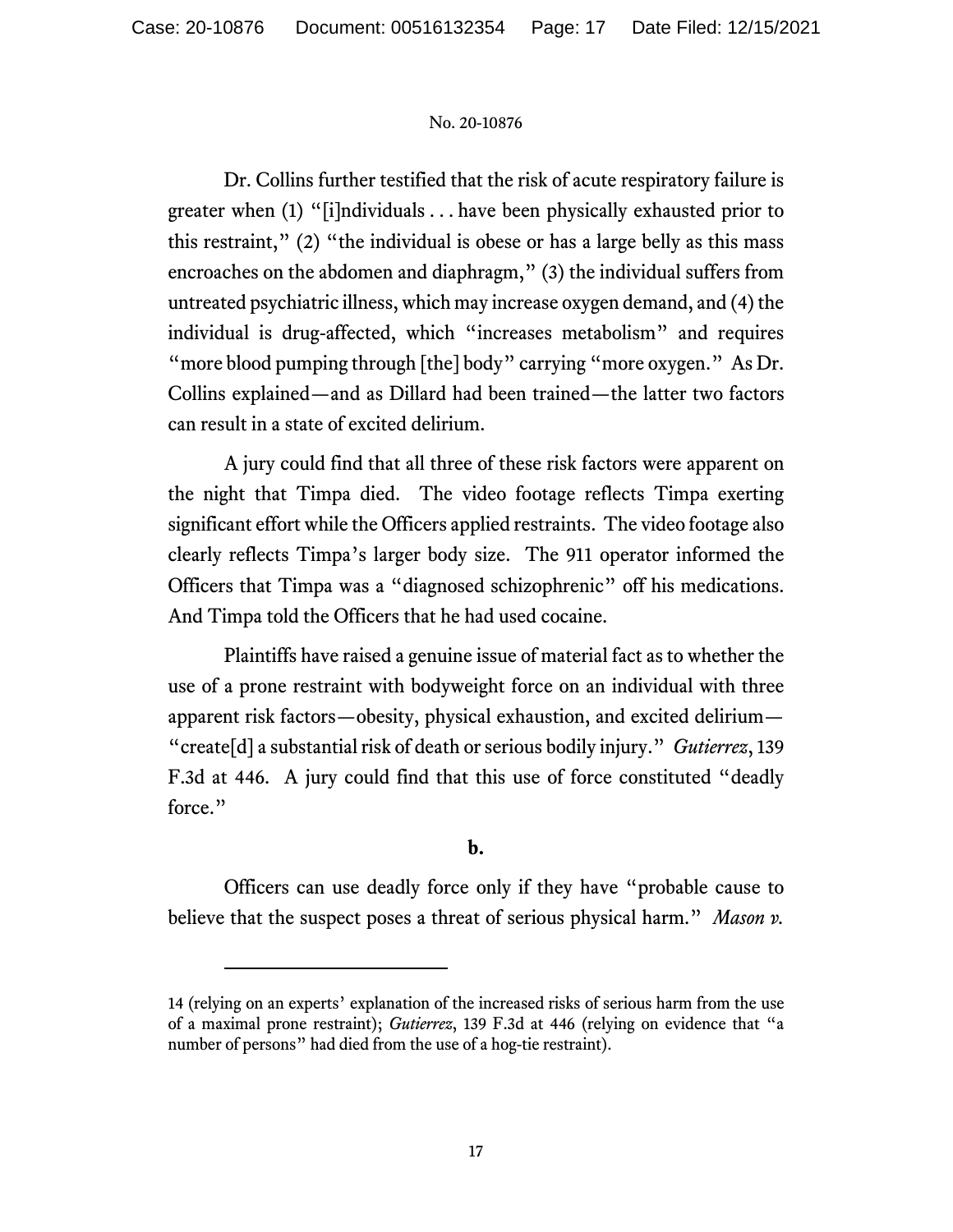*Lafayette City-Par. Consol. Gov't*, 806 F.3d 268, 275 (5th Cir. 2015) (quoting *Garner*, 471 U.S. at 11). Here, the Officers concede that the use of deadly force was not justified. But the record supports an inference that Dillard knelt on Timpa's back with enough force to cause asphyxiation.

Viewing the facts in the light most favorable to the Plaintiffs, the record supports that Timpa was subdued nine minutes into the continuing restraint and did not pose a threat of serious harm. The Officers make no argument that the use of asphyxiating pressure was necessary to maintain control of a subdued subject. In other words, the record supports the inference that, for at least five minutes, Timpa was subjected to force unnecessary to restrain him. If a jury were, in addition, to find that the use of a prone restraint with bodyweight force on an obese, exhausted individual in a state of excited delirium carried a substantial risk of causing death or serious bodily harm, then the prolonged restraint constituted an objectively unreasonable application of deadly force.

## **B.**

The district court determined that no precedent clearly established that the use of a prone restraint with bodyweight force to bring a subject under police control was objectively unreasonable. But the district court failed to consider the continued use of such force *after* Timpa had been restrained and lacked the ability to pose a risk of harm or flight. We hold that the state of the law in August 2016 clearly established that an officer engages in an objectively unreasonable application of force by continuing to kneel on the back of an individual who has been subdued.

Officers are entitled to qualified immunity "unless existing precedent 'squarely governs' the specific facts at issue." *Kisela v. Hughes*, 138 S. Ct. 1148, 1153 (2018) (per curiam) (quoting *Mullenix v. Luna*, 577 U.S. 7, 15 (2015) (per curiam)). That does not require a showing that "the very action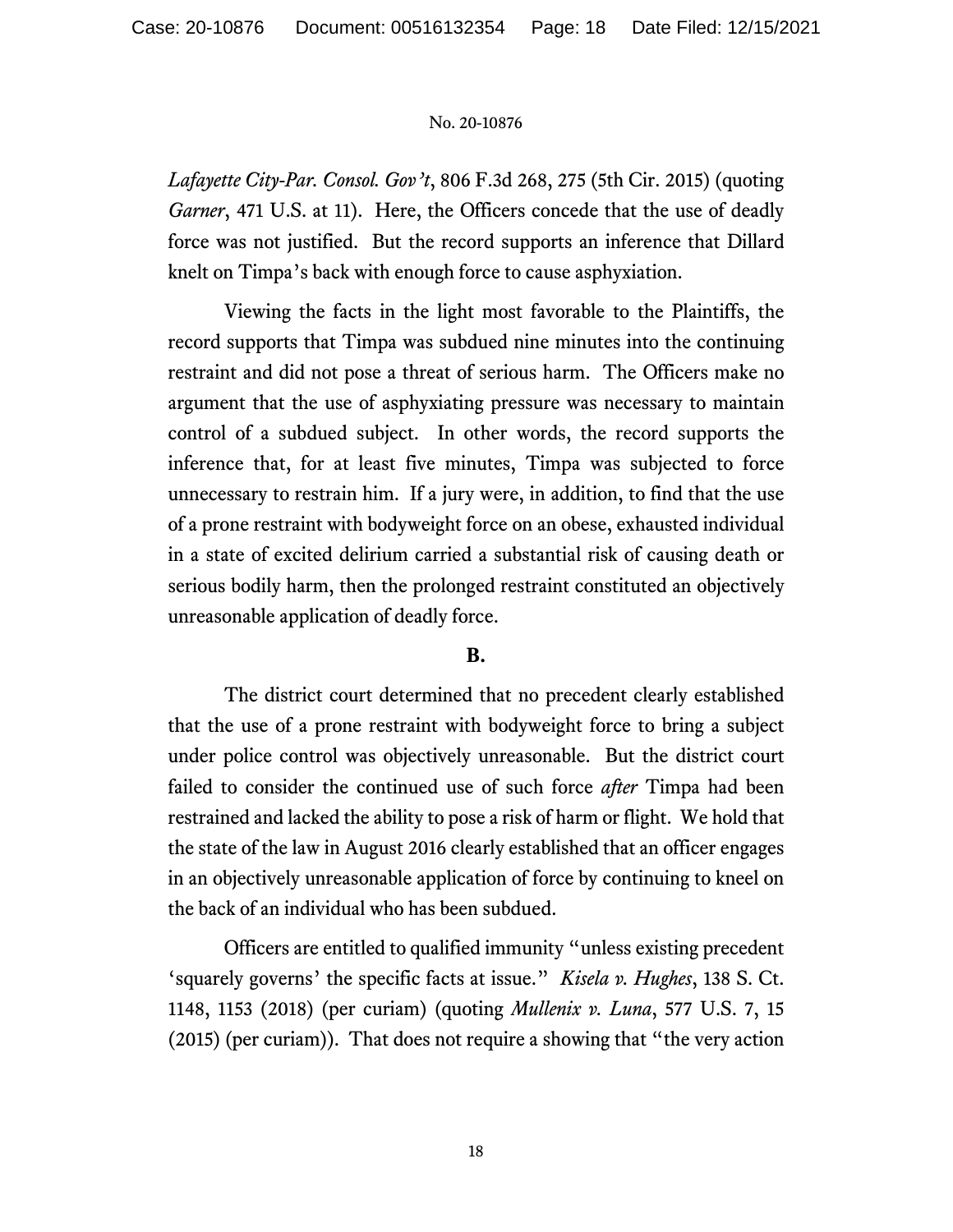in question has previously been held unlawful." *Anderson v. Creighton*, 483 U.S. 635, 640 (1987). Rather, there can be "notable factual distinctions between the precedents relied on . . . so long as the prior decisions gave reasonable warning that the conduct then at issue violated constitutional rights." *Hope v. Pelzer*, 536 U.S. 730, 741 (2002) (quoting *United States v. Lanier*, 520 U.S. 259, 269 (1997)).

Within the Fifth Circuit, the law has long been clearly established that an officer's continued use of force on a restrained and subdued subject is objectively unreasonable. *See Carroll v. Ellington*, 800 F.3d 154, 177 (2015) ("The law was clearly established at the time of the deputies' conduct that, once a suspect has been handcuffed and subdued, and is no longer resisting, an officer's subsequent use of force is excessive." (citing *Strain*, 513 F.3d at 501–02)). "[A]lthough the right to make an arrest necessarily carries with it the right to use some degree of physical coercion or threat thereof to effect it, the permissible degree of force depends on [the *Graham* factors]." *Cooper v. Brown*, 844 F.3d 517, 524–25 (5th Cir. 2016) (quoting *Strain*, 513 F.3d at 502). And "if enough time elapsed between the [subject's active resistance] and the use of force that a reasonable officer would have realized [the subject] was no longer resisting," the further use of force is unnecessary and objectively unreasonable. *Curran*, 800 F.3d at 661 (quoting *Newman v. Guedry*, 703 F.3d 757, 764 (5th Cir. 2012)). Our decisions in *Strain*, *Cooper*, and *Darden* clearly established the excessiveness of Dillard's continued use of force on a restrained and subdued arrestee.

In *Bush v. Strain*, we held that it was objectively unreasonable for an officer to force a subject's face into the window of a vehicle when the subject "was not resisting arrest or attempting to flee." 513 F.3d at 502. There, the defendant-officer attempted to arrest Holly Bush for simple battery. *Id*. at 496. Partially handcuffed, Bush pulled her right arm away from the defendant-officer. *Id.* Bush alleged that, after the defendant-officer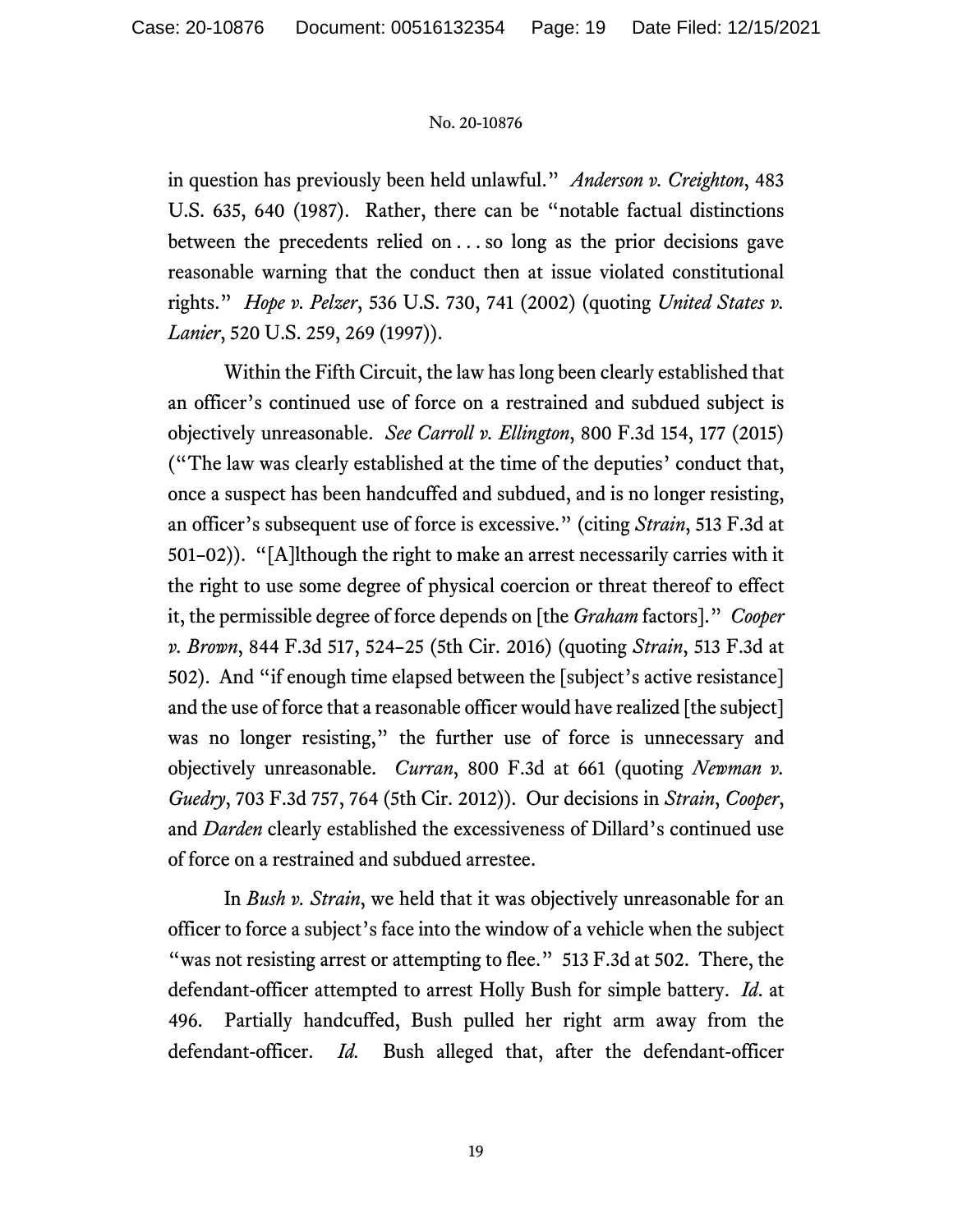successfully handcuffed her, he "placed his hand behind her neck and head and forced her face into the rear window of a nearby vehicle." *Id.* Bush suffered severe injuries to her jaw. *Id.* Because none of the *Graham* factors justified the continued use of force, we agreed that it was objectively unreasonable for the defendant-officer to "forcefully slam [an arrestee's] face into a vehicle while she was restrained and subdued." *Id.* at 502.

Similarly, in *Cooper v. Brown*, we relied on the use of force in *Strain* to hold "that subjecting a compliant and non-threatening arrestee to a lengthy dog attack was objectively unreasonable." 844 F.3d at 525. There, Jacob Cooper was suspected of driving under the influence and fled the scene on foot when stopped by an officer. *Id.* at 521. Another officer pursued Cooper and ordered his K9 unit to bite Cooper on the calf. *Id.* Although Cooper immediately became compliant and subdued, the officer did not order the dog to release its bite until after the handcuffs were secured—one to two minutes after the bite began*. Id.* We explained that it was objectively unreasonable for the defendant-officer to "continue[] applying force even after Cooper . . . was on his stomach" and subdued. *Id.* at 523.

Finally, in *Darden v. City of Fort Worth*, we relied on the use of force in *Strain* and in *Cooper* to reiterate that, "it [is] clearly established that violently slamming or striking a suspect who is not actively resisting arrest constitutes excessive use of force." 880 F.3d at 733. There, the defendantofficer punched, kicked, choked, and "forced [Jermaine] Darden—an obese man—onto his stomach, pushed his face into the floor, and pulled Darden's hands behind his back." *Id.* At the time that the defendant-officer used the prone restraint with bodyweight force, Darden was compliant and not resisting arrest. *Id.* In addition, the defendant-officer had reason to believe that he was using asphyxiating force because witnesses at the scene were yelling that Darden could not breathe. *Id.* We found that the defendant-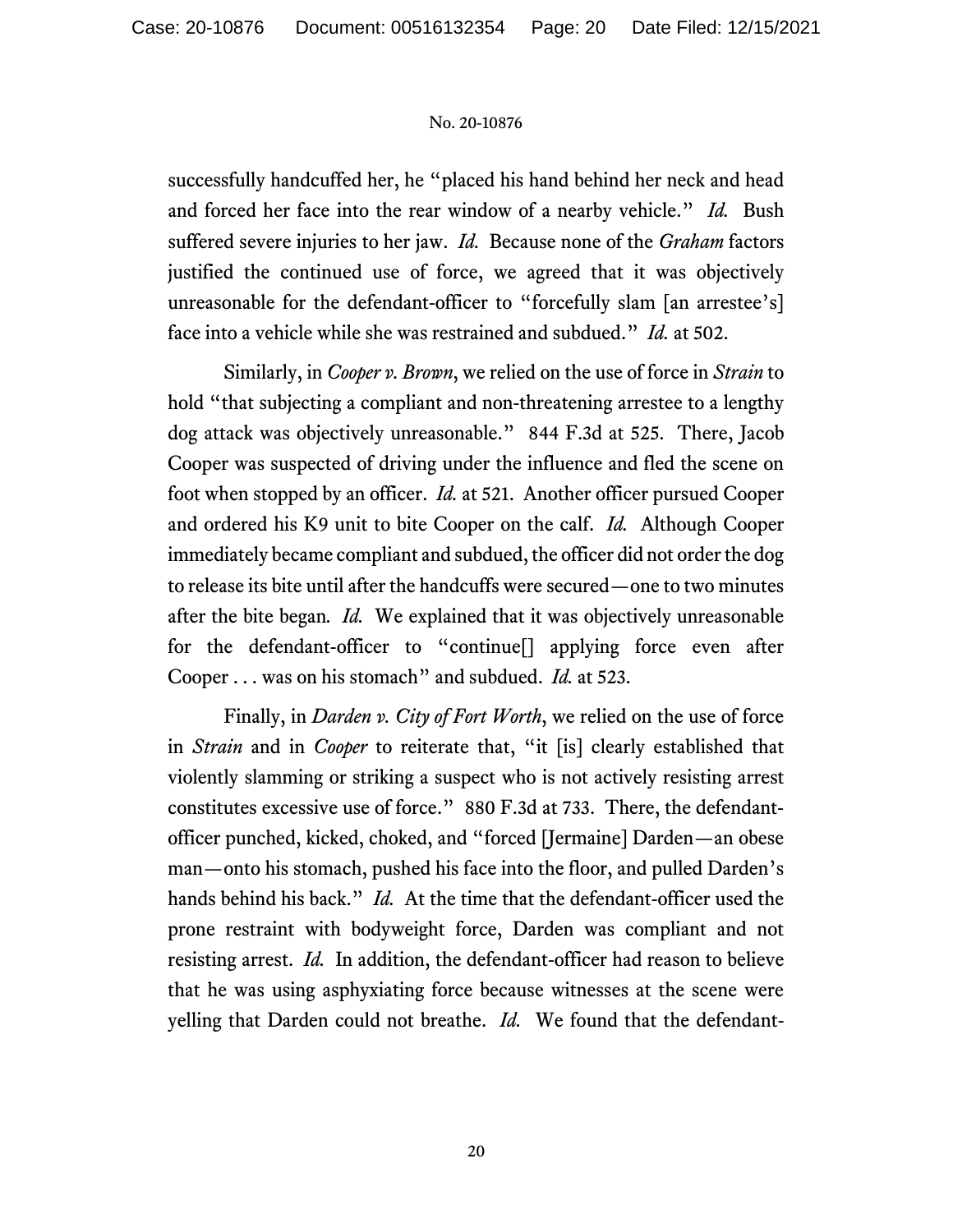officer's actions "were plainly in conflict with our case law" prohibiting the use of force against a subdued subject. *Id.*

We have reaffirmed again and again that this principle applies with obvious clarity to a variety of tools of force because the "[l]awfulness of force ... does not depend on the precise instrument used to apply it." *Guedry*, 703 F.3d at 763; *see, e.g.*, *Bartlett*, 981 F.3d at 342 (striking an unrestrained, subdued subject in the prone position); *Ellington*, 800 F.3d at 177 (striking a restrained, subdued subject in the prone position); *Curran*, 800 F.3d at 661 (pressing a restrained, subdued subject against a wall); *Ramirez v. Martinez*, 716 F.3d 369, 379 (5th Cir. 2013) (tasing a restrained, subdued subject in the prone position); *Guedry*, 703 F.3d at 764 (striking and tasing an unrestrained, subdued subject).

Like the subject in *Strain*, Timpa was suspected of only a minor offense. *See* 513 F.3d at 496.Timpa initially resisted arrest, similar to the subjects in *Strain* and in *Cooper*. *See Cooper*, 844 F.3d at 522; *Strain*, 513 F.3d at 496.Timpa, like the subject in *Darden*, was obese and forced to lie prone on his stomach with his hands restrained and bodyweight force applied to his back. *See* 880 F.3d at 733. As in *Darden*, Dillard had reason to believe that Timpa was struggling to breathe because Timpa told the Officers he took cocaine, which indicated a significant risk of excited delirium. *Id.* Most importantly, like the subjects in *Strain*, *Cooper*, and *Darden*, Timpa was subdued, unable to flee, and non-threatening during the continued use of force. *See Darden*, 880 F.3d at 733; *Cooper*, 844 F.3d at 523; *Strain*, 513 F.3d at 502.

The distinguishing facts between *Strain*, *Cooper*, *Darden*, and this case sharpen the excessiveness of Dillard's continued use of force. Unlike the subjects in *Cooper* and *Darden*, who were suspected of serious crimes, Timpa himself called the police asking for assistance. *See Darden*, 880 F.3d at 729;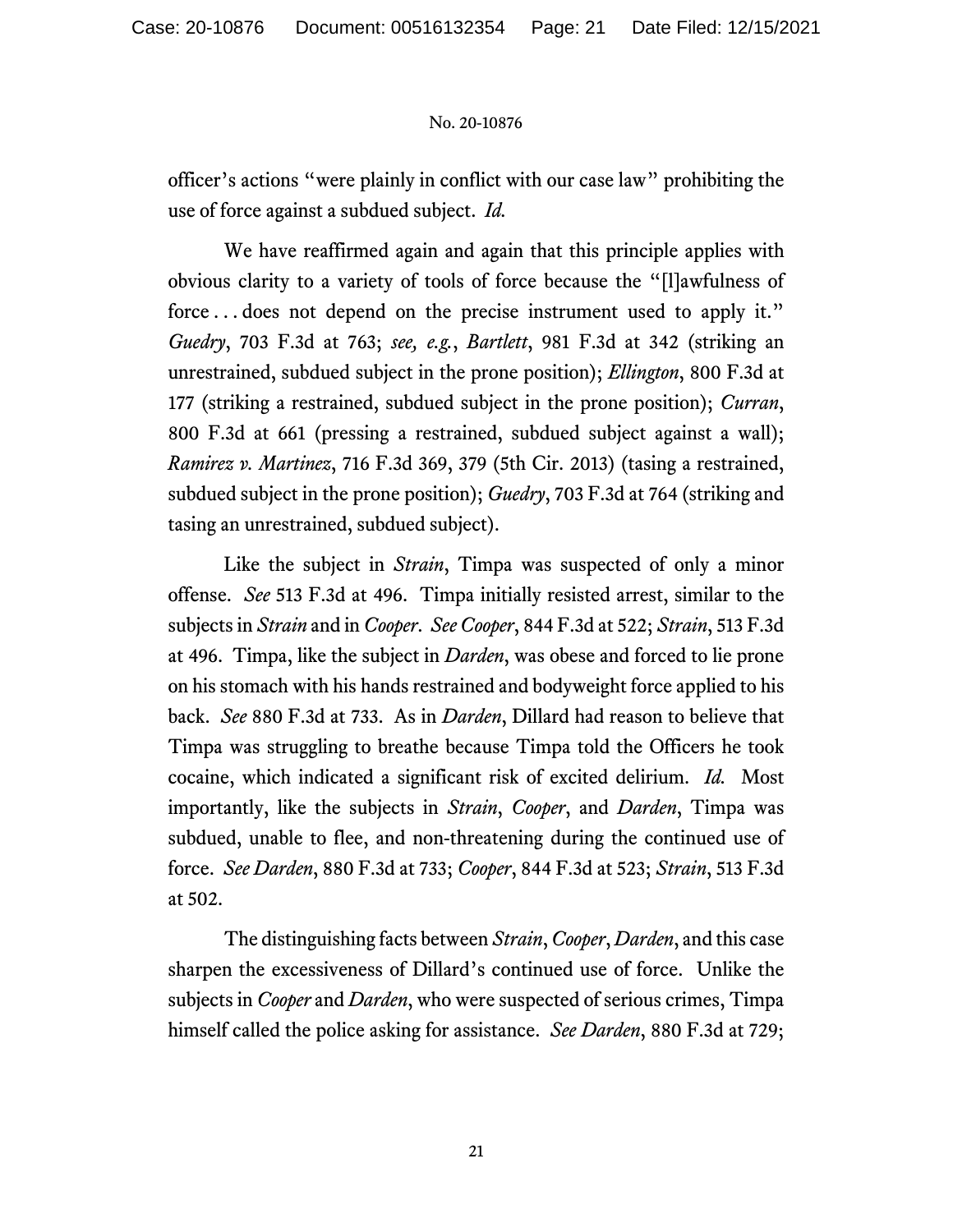*Cooper*, 844 F.3d at 522.The officers had no intention of arresting him for any crime. Whereas the defendant-officers in *Strain*, *Cooper*, and *Darden* ceased using force shortly after the subject was restrained, Dillard continued to kneel on Timpa's back for seven minutes after he was restrained at both the wrists and the ankles, including five minutes after he ceased moving his lower legs, and three-and-a-half minutes after he lost consciousness.*See Darden*, 880 F.3d at 726; *Cooper*, 844 F.3d at 521; *Strain*, 513 F.3d at 496. Here, the use of force lasted for over fourteen minutes as compared with the one-to-two minute dog bite in *Cooper*; the one-to-two minute use of a prone restraint with weight force in *Darden*; and the momentary use of force in *Strain*. *See Cooper*, 844 F.3d at 521; *Strain*, 513 F.3d at 496; *Darden v. City of Fort Worth*, No. 4:15-CV-221-A, 2016 WL 4257469, at \*5 (N.D. Tex. Aug. 10, 2016). Finally, unlike the use of force in *Cooper* and in *Strain*, the use of a prone restraint with weight force resulted in the subject's death in *Darden*  and again here. *See Darden*, 880 F.3d at 732 n.8.These cases clearly established the unreasonableness of Dillard's continued use of bodyweight force to hold Timpa in the prone restraint position after he was subdued and restrained.

This conclusion comports with the decisions of our sister circuits that have considered similar facts. *See McCue v. City of Bangor*, 838 F.3d 55, 64 (1st Cir. 2016) (holding that "it was clearly established in September 2012 that exerting significant, continued force on a person's back 'while that [person] is in a face-down prone position after being subdued and/or incapacitated constitutes excessive force'" (citation omitted)); *Weigel v. Broad*, 544 F.3d 1143, 1155 (10th Cir. 2008) (holding that "the law was clearly established," by December 2002, "that applying pressure to [a subject's] upper back, once he was handcuffed and his legs restrained, was constitutionally unreasonable due to the significant risk of positional asphyxiation associated with such actions"); *Abdullahi v. City of Madison*, 423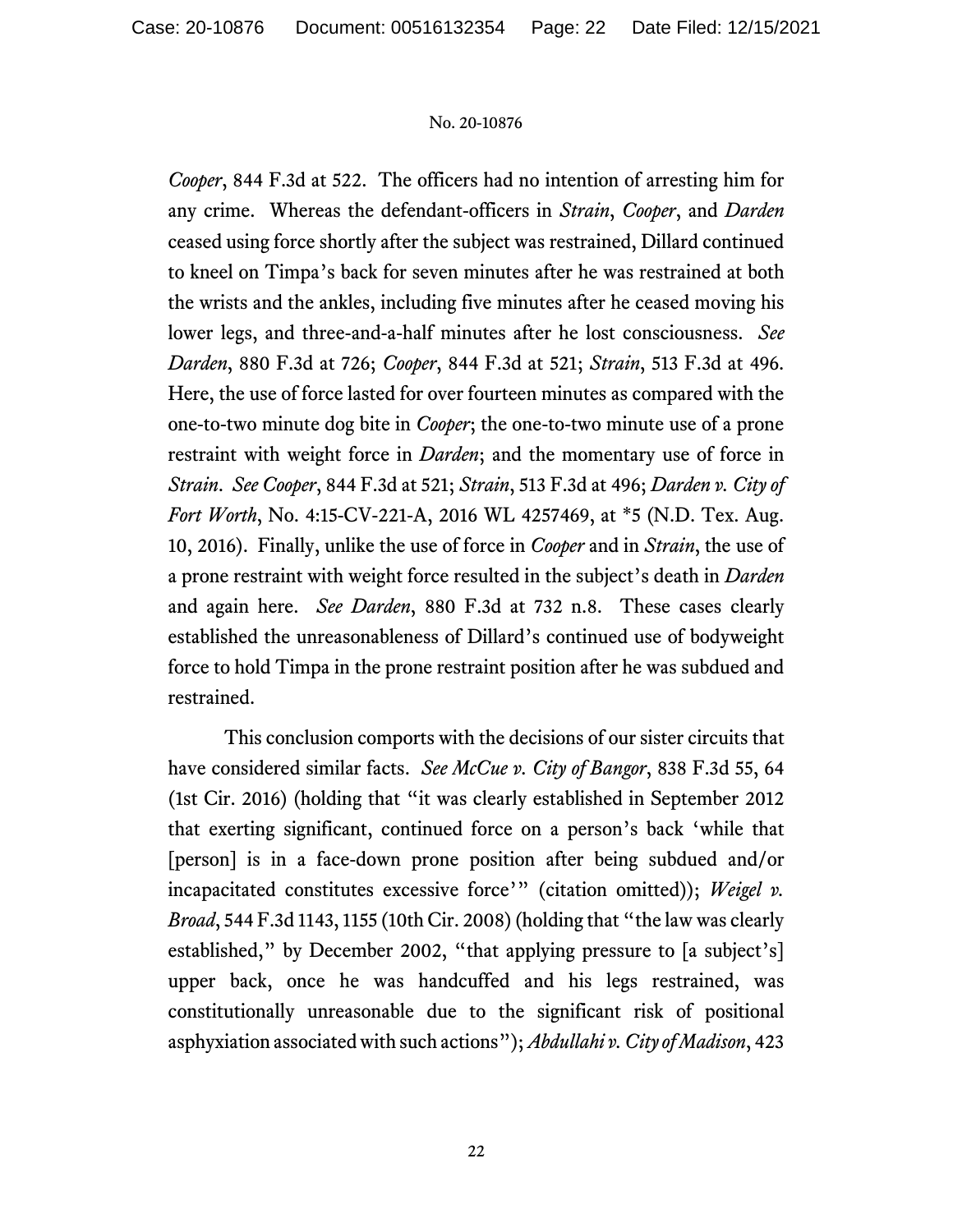F.3d 763, 764–66 (7th Cir. 2005) (holding that the record supported an inference of deadly force when an officer restrained a mentally ill individual in the prone restraint position with bodyweight force for thirty to forty-five seconds until the individual lost consciousness); *Champion v. Outlook Nashville, Inc.*, 380 F.3d 893, 903 (6th Cir. 2004) (holding that the law in April 2000 clearly established that "putting substantial or significant pressure on a suspect's back while that suspect is in a face-down prone position after being subdued and/or incapacitated constituted excessive force"); *Drummond ex rel. Drummond v. City of Anaheim*, 343 F.3d 1052, 1061 (9th Cir. 2003) (holding that the continued use of a prone restraint with weight force "despite [the arrestee's] repeated cries for air, and despite the fact that his hands were cuffed behind his back and he was offering no resistance" constituted excessive force).[7](#page-22-0)

The Officers argue that the Fifth Circuit "has held that [the use of a] prone restraint [on] a resisting suspect does not violate the Fourth Amendment even when pressure is applied to the suspect's back." We have never articulated this per se rule. Nor could we because the Supreme Court has specifically rejected exactly that rule. *See Lombardo*, 141 S. Ct. at 2241 (per curiam) (rejecting any per se rule that "the use of a prone restraint—no matter the kind, intensity, duration, or surrounding circumstances is . . . constitutional so long as an individual appears to resist officers' efforts to subdue him"). The Officers mischaracterize our caselaw.

In *Castillo v. City of Round Rock*, an unpublished decision, we stated that "[r]estraining a person in a prone position is not, in and of itself, excessive force when the person restrained is resisting arrest." No. 90-

<span id="page-22-0"></span><sup>&</sup>lt;sup>7</sup> Only the Eighth Circuit has held in the reverse and the Supreme Court recently vacated that decision on the merits. *See Lombardo v. City of St. Louis*, 956 F.3d 1009 (8th Cir. 2020), *rev'd*, 141 S. Ct. 2239 (2021) (per curiam).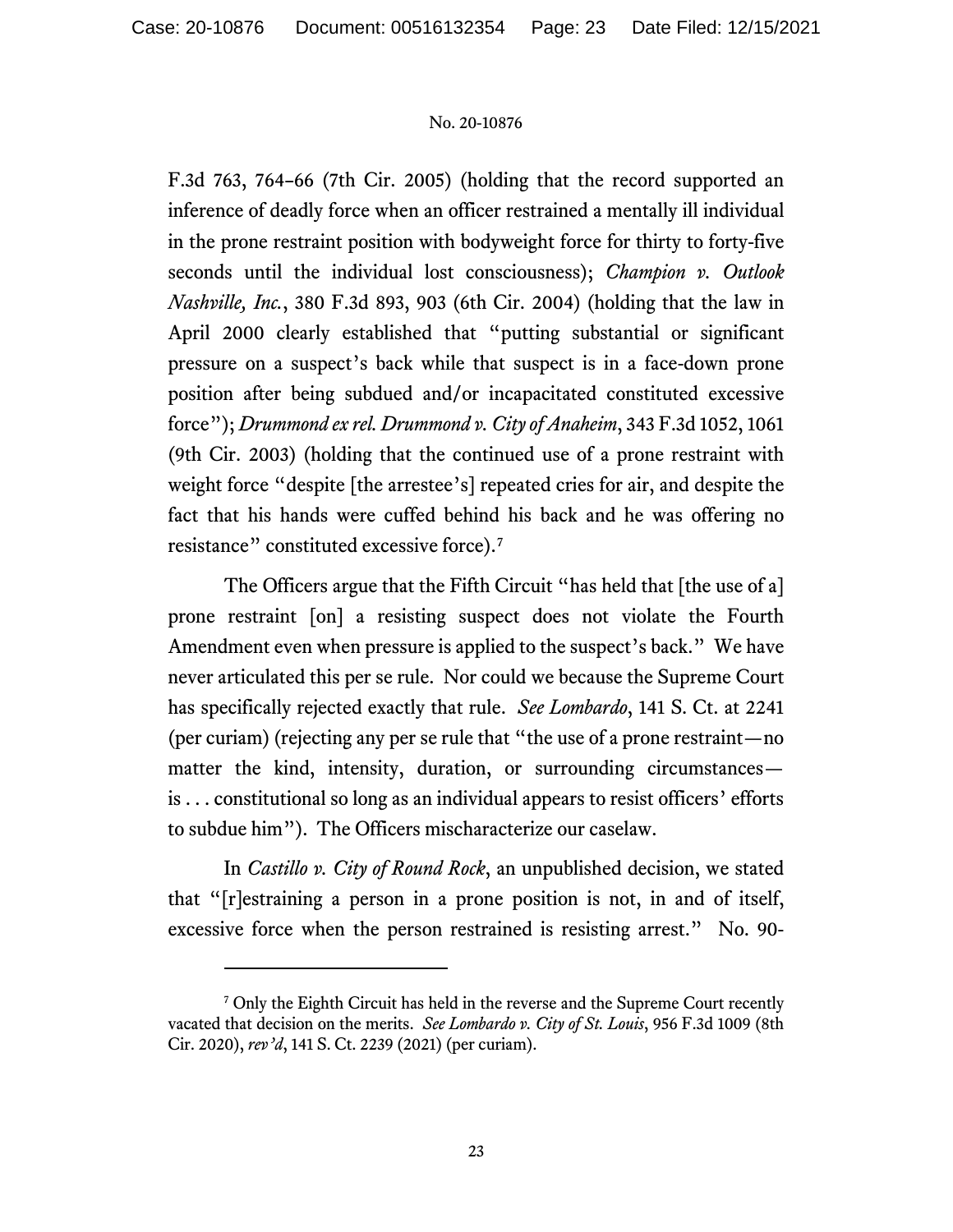50163, 1999 WL 195292, at \*4 (5th Cir. Mar. 15, 1999) (per curiam). But this statement cannot be unmoored from its factual context. There, Jesus Castillo, an unrestrained subject holding a beer bottle above his head, had "fought" and "struggl[ed] vigorously on the ground" against an officer's attempts to subdue him, leading "citizen bystanders . . . to aid in th[e] effort" of restraining him. *Id.* at \*1. During the subsequent tussle, Castillo "blood[ied] the officer's nose[] in a manner that a reasonable officer could perceive as hostile." *Id.* at \*3. Two officers then held Castillo in the prone restraint position with bodyweight force on his back for four to six minutes while restraints were applied. *Id.* at \*1–2. But once Castillo was "handcuffed" and leg-shackled, [and] finally stopped struggling, the officers rolled him over" into a recovery position. *Id.* at \*2. The officers realized that Castillo "appeared to be unconscious" and immediately "rushed [him] to the hospital." *Id.* at \*2–4.

By contrast, here, Dillard arrived on the scene to observe Timpa handcuffed on the ground—a factor that he was required to consider when determining how much force was reasonably necessary to prevent Timpa evading arrest or posing a threat of harm. *See Darden*, 880 F.3d at 732. Whereas we held that the officer in *Castillo* reasonably perceived the raising of a beer bottle as threatening, here, Dillard testified that he did not perceive Timpa was aiming to injure the Officers by kicking his legs. Whereas the officers placed Castillo in a recovery position as soon as he was restrained and subdued, Dillard failed to place Timpa in the recovery position for at least five minutes after he was restrained and subdued. And whereas the officers sought medical attention as soon as they realized that Castillo was nonresponsive, Dillard failed to seek medical attention for an additional three minutes after he recognized that Timpa was unconscious.

The Officers' citation to *Wagner v. Bay City* fares no better. *See* 227 F.3d 316 (5th Cir. 2000). There, Gilbert Gutierrez initiated a violent physical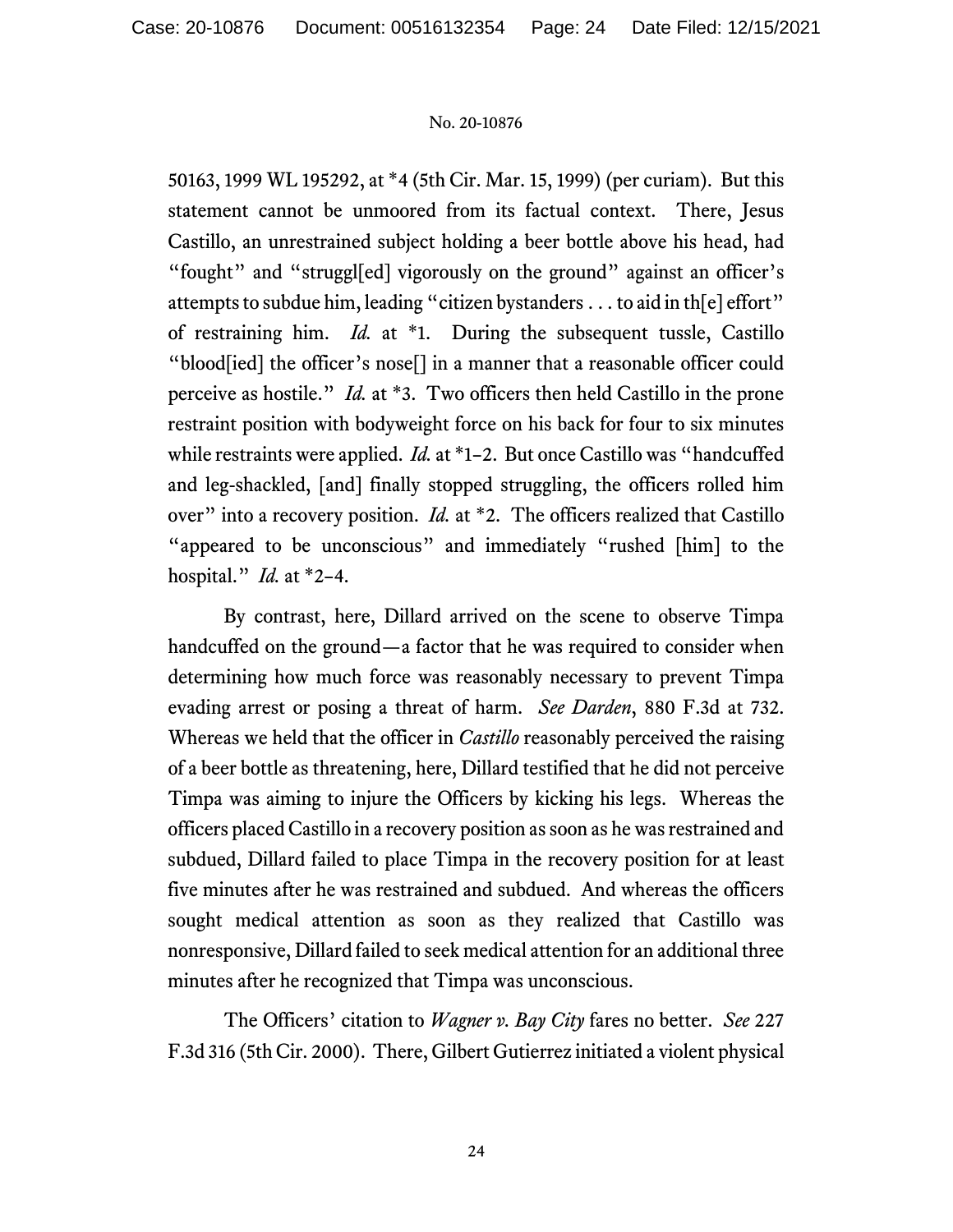altercation with the defendant-officers—"swinging his fists[] [and] striking" them. *Id.* at 318. The officers responded by using pepper spray and placing Gutierrez in the prone position with bodyweight force on his back while they applied handcuffs. *Id.* at 319. Once restrained, the officers placed Gutierrez face down in the prone position in the patrol car to be transported to jail. *Id.* at 323–24. We held that the use of force was reasonable because Gutierrez had violently continued to resist arrest during the officers' use of force and "there were no apparent physical signs that Gutierrez was substantially at risk" of asphyxiation. *Id.* at 324.

*Wagner* did not speak to the use of force at issue here—a prone restraint with bodyweight force while Timpa was restrained and subdued. *See* 227 F.3d at 324. Unlike Gutierrez, Timpa never engaged the Officers in a violent altercation; rather, he was already handcuffed by the time that Dillard arrived on the scene. In *Wagner*, the defendant-officers responded to Gutierrez's diminished resistance by removing their bodyweight from his back. *See* 227 F.3d at 319*.* Here, Dillard continued to exert asphyxiating force by kneeling on Timpa's upper back long after he had gone limp. And unlike the absence of physical signs of substantial risk of asphyxiation in *Wagner*, Dillard was aware that Timpa was obese and had used cocaine, which exacerbated the risk of asphyxiation.

Neither *Wagner* nor *Castillo* stands for a per se rule that the use of a prone restraint is objectively reasonable so long as the subject is resisting. Like any other tool of control, a prone restraint may rise to unconstitutional force depending on when and how it is used. *See Aguirre*, 995 F.3d at 411–12, 424 (Jolly, J., concurring), 424 (Higginson, J., concurring) (holding the use of a maximal prone restraint with bodyweight pressed against a subject's torso and legs constituted excessive force in violation of the Fourth Amendment); *Darden*, 880 F.3d at 733 (holding it was objectively unreasonable for an officer to "force[] . . . an obese man . . . onto his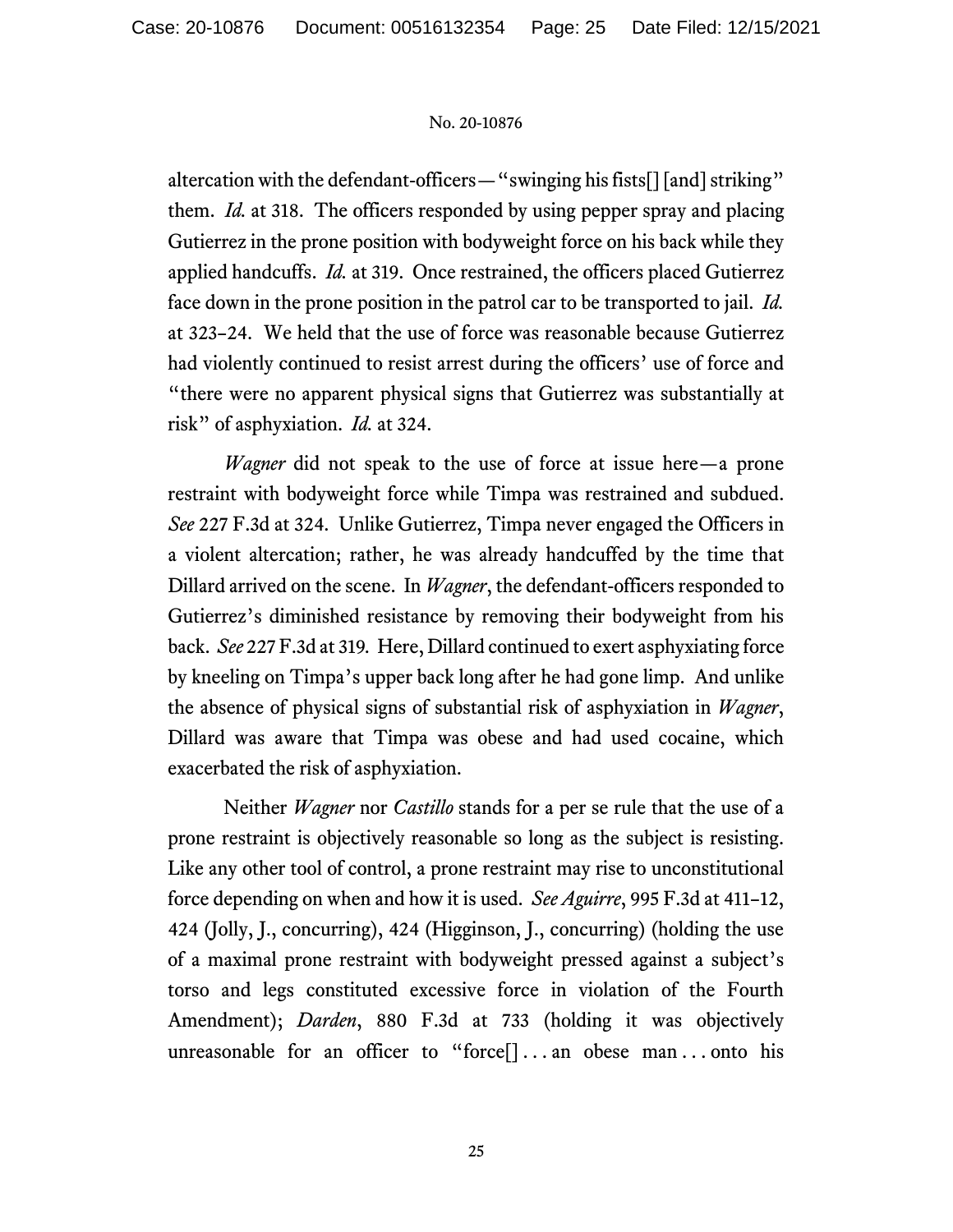stomach, push[] his face into the floor, and pull[] [his] hands behind his back" where the arrestee was not "actively resisting" arrest); *Simpson v. Hines*, 903 F.2d 400, 403 (5th Cir. 1990) (holding the use of a prone restraint with bodyweight force pressed on a pre-trial inmate's back and neck constituted "grossly disproportionate" force in violation of the Fourteenth Amendment).

Here, a prone restraint was used in tandem with Dillard's body weight for over fourteen minutes. If a jury were to find that Timpa was subdued and nonthreatening by nine minutes into the restraint, then the continued use of force for five additional minutes was necessarily excessive. *Cf. Aguirre*, 995 F.3d at 424 (Jolly, J., concurring) (denying qualified immunity as to the last two minutes of a maximal prone restraint); *Roque v. Harvel*, 993 F.3d 325, 335–36 (5th Cir. 2021) (granting qualified immunity for the first shot fired by an officer, but denying as to the second and third shots fired two and four seconds later, respectively); *Cooper*, 844 F.3d at 521 (denying qualified immunity as to the final one-to-two minutes of a dog bite). We recognize that our police officers are often asked to make split-second judgments about the use of force, but the Constitution demands that officers use no more force than necessary and "hold[s] [them] accountable when they exercise power irresponsibly." *Pearson v. Callahan*, 555 U.S. 223, 231 (2009). Because the state of the law in August 2016 had clearly established that the continued use of force against a restrained and subdued subject violates the Fourth Amendment, Defendant-Officer Dillard is not entitled to qualified immunity.

# **IV.**

We now consider the bystander liability claims against Officers Dominguez, Vasquez, Mansell, and Rivera. Within the Fifth Circuit, "[a]n officer is liable for failure to intervene when that officer: (1) knew a fellow officer was violating an individual's constitutional rights, (2) was present at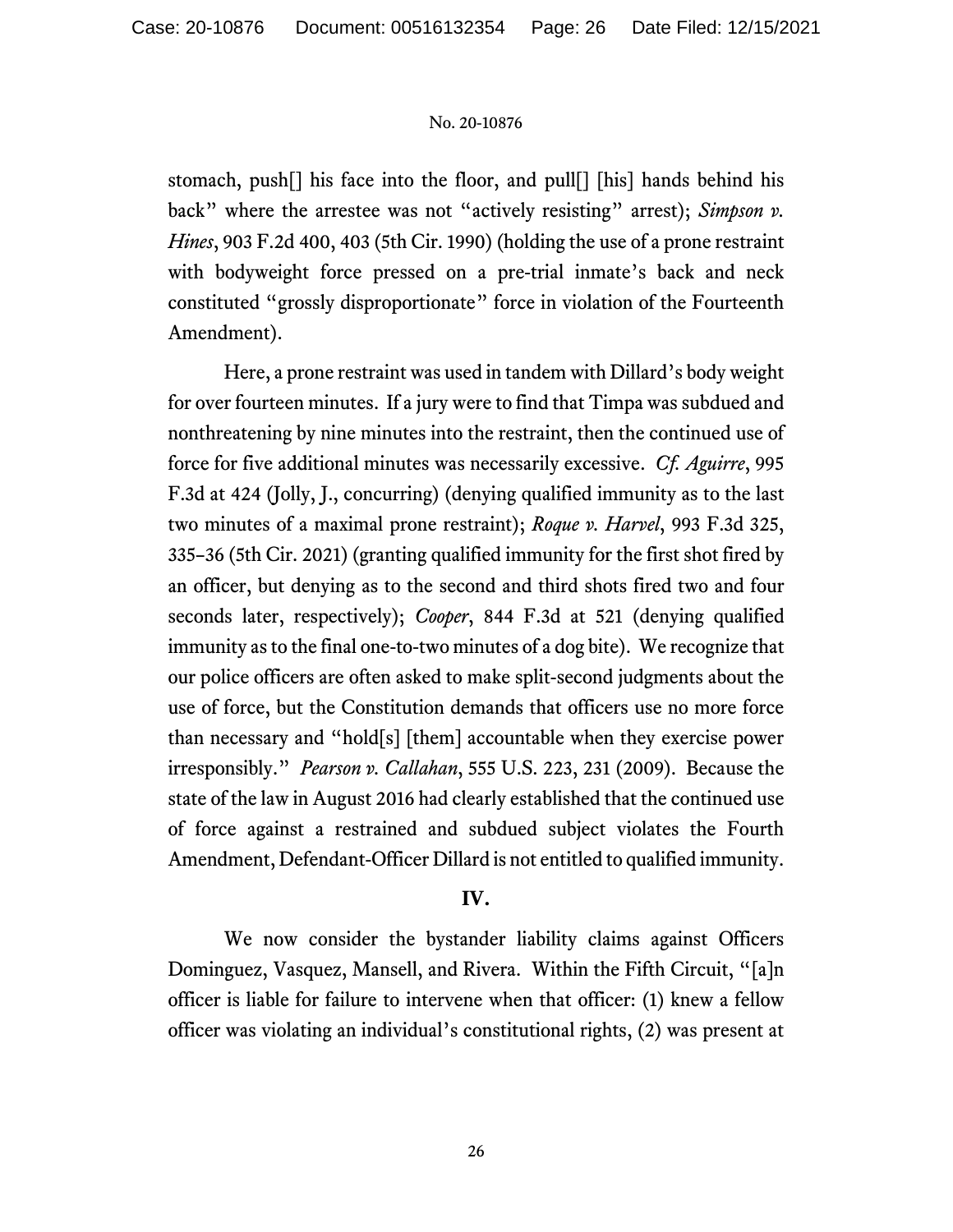the scene of the constitutional violation, (3) had a reasonable opportunity to prevent the harm but nevertheless, (4) chose not to act." *Bartlett*, 981 F.3d at 343. The Plaintiffs again bear the burden to demonstrate that the state of the law in August 2016 clearly established that "any reasonable officer would have known that the Constitution required them to intervene" in this circumstance. *Id.* at 345.

Plaintiffs contend that *Hale v. Townley* provided fair notice to Dominguez, Vasquez, Mansell, and Rivera of their constitutional duty to intervene. *See* 45 F.3d 914 (5th Cir. 1995). In *Hale*, we held that "an officer who is present at the scene and does not take reasonable measures to protect a suspect from another officer's use of excessive force may be liable under section 1983." *Id.* at 919. There, a defendant-officer "stood by and laughed" while another officer assaulted Billy Hale. *Id.* at 917. We agreed that liability under § 1983 attaches when a bystander-officer "had a reasonable opportunity to realize the excessive nature of the force and to intervene to stop it." *Id.* at 919. The officers had a reasonable opportunity to intervene because they were "present at the scene" and their laughter supported an inference of "acquiescence in the alleged use of excessive force." *Id.*

We begin with Vasquez and Dominguez. It is undisputed that each Officer stood mere feet away from Timpa throughout the fourteen-minute duration of the restraint. Each Officer was trained to "ensure that[,] as soon as subjects are brought under control, they are placed in an upright position . . . or on their side." Both testified that they were aware of the risks of holding an arrestee in the prone restraint position. The Officers do not contend that Vasquez or Dominguez lacked reasonable opportunity to intervene. Indeed, both officers stood by, observed Timpa suddenly lose consciousness, expressed surprise, and then made jesting comments. That both officers "stood by and laughed" while Dillard continued to kneel on an incapacitated arrestee supports an inference of "acquiescence in the alleged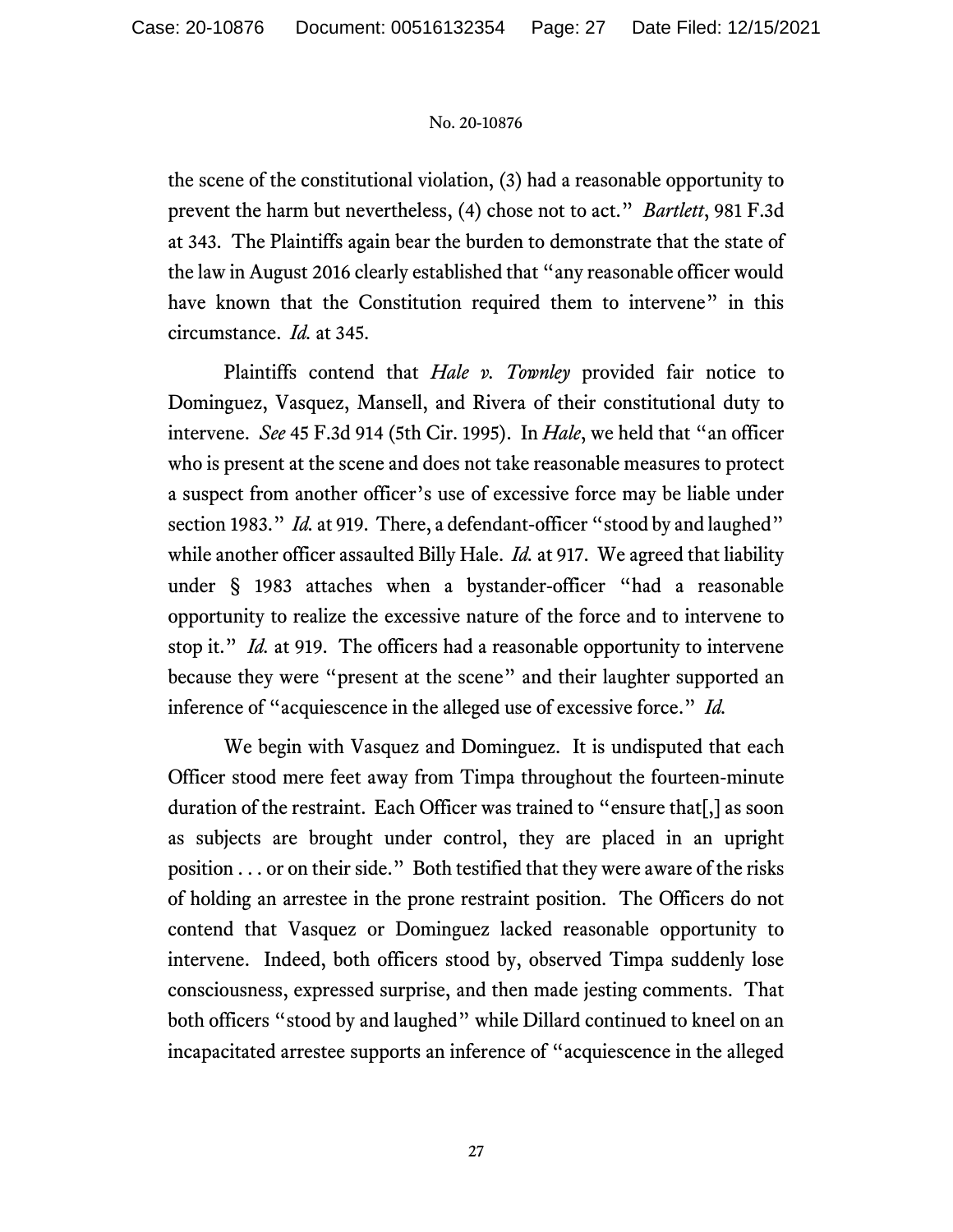use of force." *Hale*, 45 F.3d at 917, 919. Questions of fact preclude summary judgment as to the bystander liability claims against Vasquez and Dominguez.

We now turn to Supervising Officer Mansell and Rivera. Bystander liability is available only when an officer is present during an alleged constitutional violation. *See Bartlett*, 981 F.3d at 343. The Officers contend that Mansell and Rivera were absent when Timpa became subdued and thus, neither officer can be liable for failing to intervene. The record supports that Rivera left the scene approximately two-and-a-half minutes before Timpa stopped moving his legs and that he remained absent until after Dillard released the restraint. Rivera thus lacked a reasonable opportunity to intervene and is entitled to qualified immunity.

Mansell presents a tougher case. Thirty-four seconds *after* Timpa became subdued, he returned to his patrol car "a few feet away" and sat "with the car door open" while he ran a check on Timpa's license. He testified that he did not hear Vasquez and Dominguez mock Timpa for losing consciousness. But he was observing Timpa for the critical half-minute when Timpa suddenly lost consciousness. Moreover, the record supports an inference that Mansell was aware Timpa had become incapacitated. When Timpa lost consciousness, Dominguez said to Mansell: "So what's the plan? You're [in charge] out here, sir." Mansell responded that the officers should "strap [Timpa] to the gurney" and then made jesting comments before stepping away to check Timpa's license. A jury could find that Mansell remained present on the scene and acquiesced in the violation of Timpa's Fourth Amendment rights.

Genuine disputes of material fact preclude summary judgment on the claims of bystander liability against Officers Mansell, Dominguez, and Vasquez. Summary judgment was properly granted to Officer Rivera.

\* \* \*